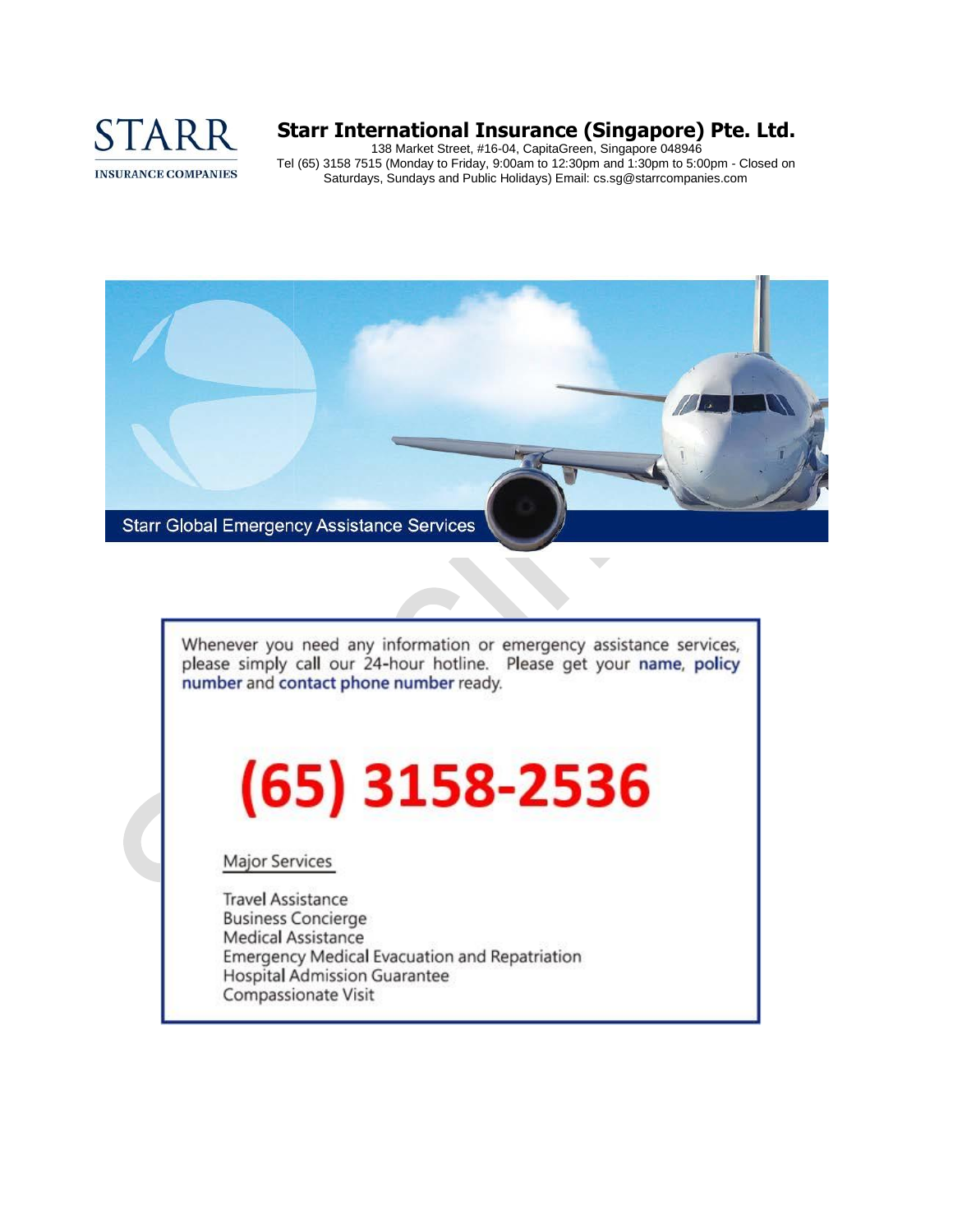

138 Market Street, #16-04, CapitaGreen, Singapore 048946 Tel (65) 3158 7515 (Monday to Friday, 9:00am to 12:30pm and 1:30pm to 5:00pm - Closed on Saturdays, Sundays and Public Holidays) Email[: cs.sg@starrcompanies.com](mailto:cs.sg@starrcompanies.com)

# **CRUISE TO NOWHERE EXTENSION**

# **(FOR SINGLE-TRIP POLICY)**

It is hereby noted and agreed that this Policy is amended to read as follows:

- 1. The following exclusions are inserted under "PART III GENERAL EXCLUSIONS" of the Policy as below:
	- 18. Any loss or expenses in relation to coronavirus disease (COVID-19), except for the section of: (1) "Extension of COVID-19 Medical Expenses and Hospital Cash" under "Section 3 – Medical Expenses"; (2) "Provisions for Section 7 – Trip Cancellation"; and (3) "Provisions for Section 8 – Trip Curtailment", as endorsed hereunder; or
	- 19. Any side effect or complications arising from a vaccination against COVID-19.
- 2. The following extension is inserted under "Section 3 Medical Expenses" of "PART I DESCRIPTION OF COVERAGE" of the Policy:

# **EXTENSION OF COVID-19 MEDICAL EXPENSES AND HOSPITAL CASH**

If during the period of insurance the Insured Person sustains coronavirus disease (COVID-19) first contracted during the Trip and is diagnosed within fourteen (14) days upon return to the port of Singapore which directly results in the necessity of medical treatment in Singapore:

(a) We shall reimburse the Insured Person for any reasonable and customary medical expenses incurred within thirty (30) days from the date of diagnosis, and subject to the following maximum sub-limit per person:

| Bronze Plan | Silver Plan | Gold Plan   |
|-------------|-------------|-------------|
| SGD 25,000  | SGD 50,000  | SGD 100,000 |

- (b) We shall also indemnify the Insured Person a daily benefit of SGD 50 for each day of Confinement up to a maximum of fourteen (14) days.
- 3. Item (a) under "Provisions for Section 3" of "Section 3 Medical Expenses" of the Policy is amended as below:
	- (a) In no event shall all the reimbursed medical expenses under this section (including follow-up medical treatment, Overseas Hospital Cash and Extension of COVID-19 Medical Expenses and Hospital Cash) exceed the maximum Sum Insured of Medical Expenses stated in the Schedule for any Injury or Sickness. If the Insured Person is entitled to a refund of all or part of such expenses (except Overseas Hospital Cash and COVID-19 Hospital Cash) from any other source, We shall only be liable for the excess of the amount recoverable from such other source.
- 4. The following item (c) is inserted under "Provisions for Section 6 to 8" of the Policy:
	- (c) In the event of any Serious Sickness sustains by an Insured Person, Immediate Family Member or travel companion due to diagnosis of COVID-19, We shall reimburse the loss under Section 7 & 8 subject to the following maximum sub-limit per person:

| Bronze Plan | Silver Plan | Gold Plan |
|-------------|-------------|-----------|
| Not covered | SGD 600     | SGD 1.000 |

5. The definition of "Trip" under "PART II – DEFINITIONS" of the Policy is deleted and replaced by the following: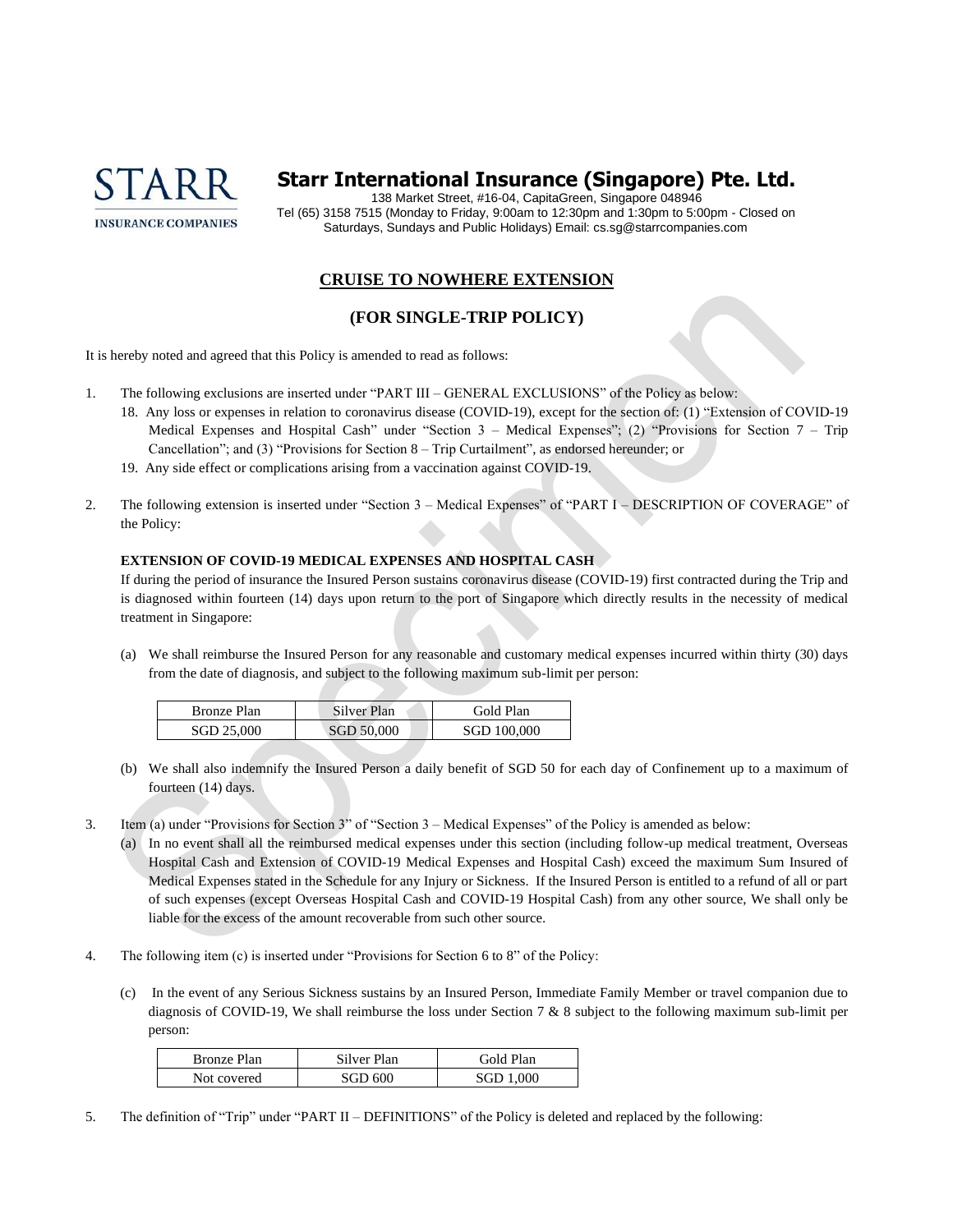"Trip" means a "Cruise To Nowhere" journey taken by an Insured Person. The journey shall be deemed to commence when he/she gets onboard the scheduled cruise at a designated port of Singapore for the purpose of starting the journey; and cease when he/she returns to the designated port of Singapore upon completion of such journey, or upon policy expiry, whichever is earlier.

*Subject otherwise to the terms, exclusions and conditions of the Policy.*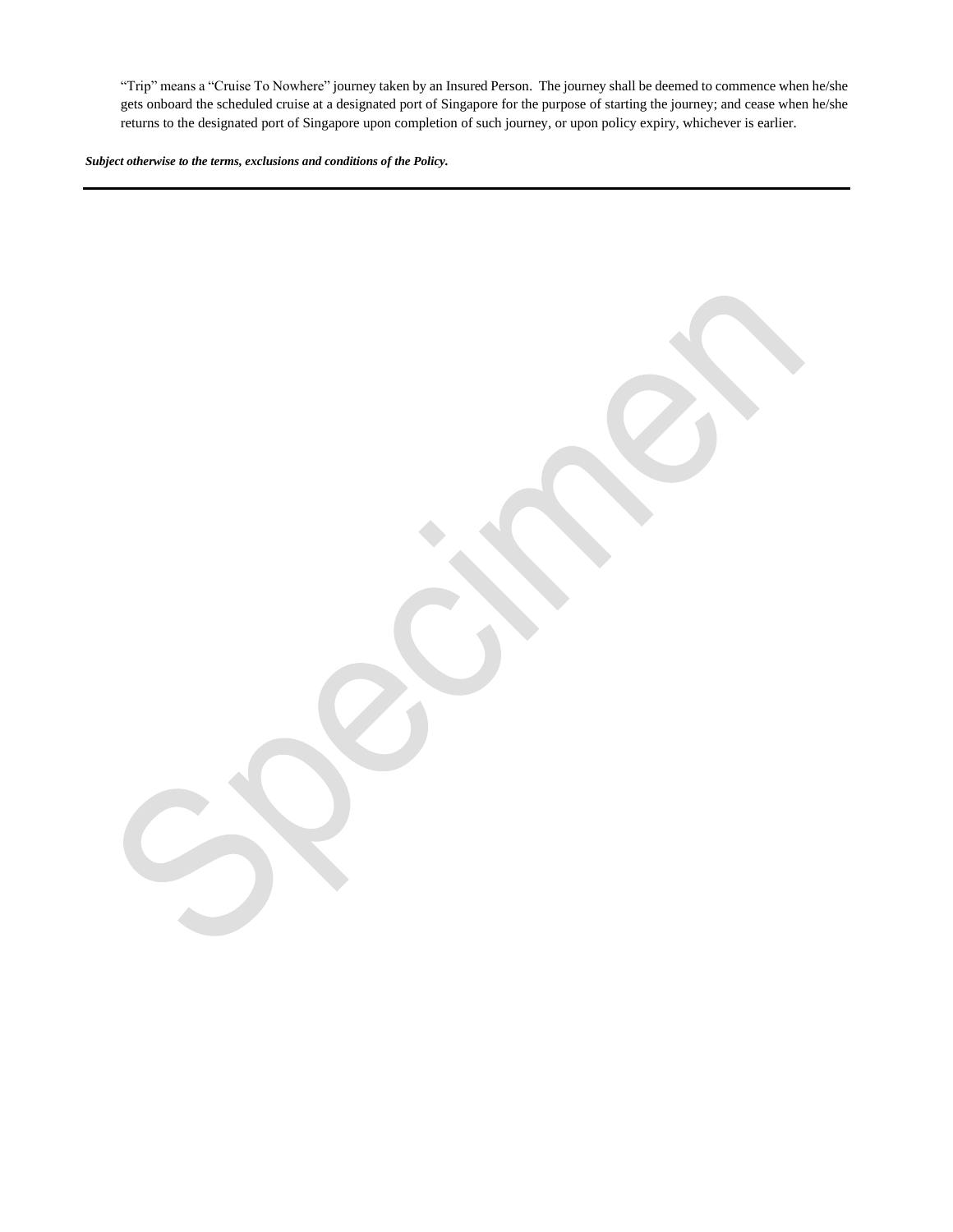

| This document includes the two sections in below: |  |
|---------------------------------------------------|--|
|                                                   |  |
|                                                   |  |

# **STARR INDIVIDUAL PROGRAM**

# **TRAVELEAD TRAVEL INSURANCE**

In consideration of the payment of premium by the Policyholder and subject to the terms and conditions of the Policy, **We hereby insure the Insured Person in the manner and to the extent provided in the Policy.**

# **TABLE OF CONTENTS**

| <b>PART I</b>   | <b>DESCRIPTION OF COVERAGES</b> | Page 1  |
|-----------------|---------------------------------|---------|
| <b>PART</b>     | <b>DEFINITIONS</b>              | Page 8  |
| <b>PART III</b> | <b>GENERAL EXCLUSIONS</b>       | Page 9  |
| <b>PART IV</b>  | <b>TERMINATION OF COVERAGE</b>  | Page 10 |
| <b>PART V</b>   | <b>PREMIUM PROVISIONS</b>       | Page 10 |
| <b>PART VI</b>  | <b>CLAIM PROVISIONS</b>         | Page 10 |
| <b>PART VII</b> | <b>GENERAL CONDITIONS</b>       | Page 11 |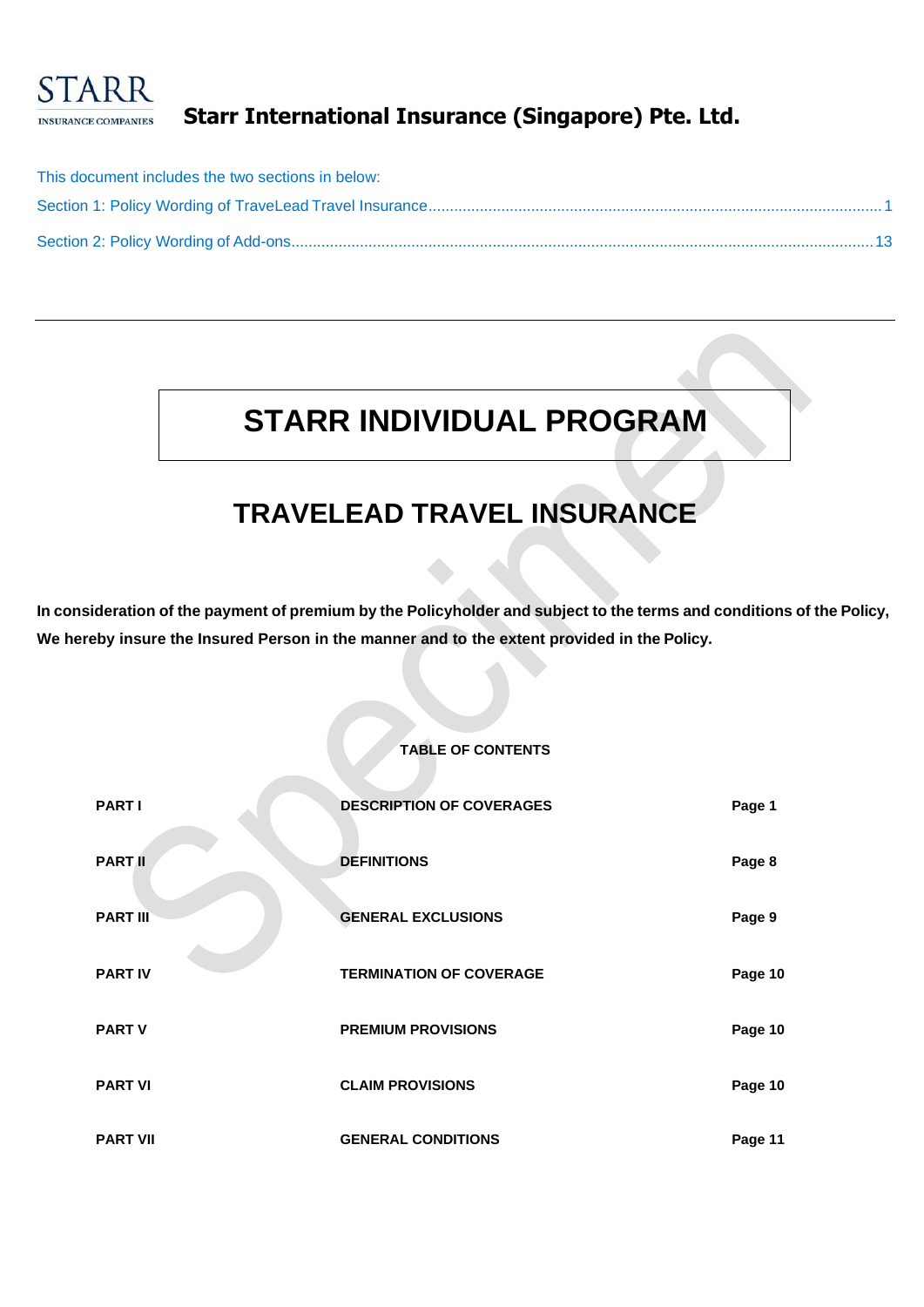

# <span id="page-4-0"></span>**Section 1: Policy Wording of TraveLead Travel Insurance**

# **PART I – DESCRIPTION OF COVERAGE**

# **SECTION 1 – ACCIDENTAL DEATH AND DISABLEMENT**

If, during the Period of Insurance, the Insured Person sustains an Injury during the course of a Trip and if such Injury shall within twelve (12) months from the date of Accident solely and independently of any other causes result in the Insured Person's death or disablement as listed under the following Compensation Table 1, We shall pay the Insured Person or the Insured Person's estate the Percentage of Sum Insured as shown in Compensation Table 1 multiplied by the applicable Sum Insured shown in the Schedule. **EXPOSURE**

If, during the Period of Insurance, by reason of any Accident, the Insured Person is unavoidably exposed to the elements during the course of a Trip, and as a direct and unavoidable result of such exposure, sustains death or disablement as listed in Compensation Table 1 within twelve (12) months from the date of Accident, We shall pay the Insured Person or the Insured Person's estate the Percentage of the Sum Insured as shown in Compensation Table 1 multiplied by the applicable Sum Insured shown in the Schedule. **DISAPPEARANCE**

If the body of the Insured Person has not been found within twelve (12) months after the date, falling within the Period of Insurance, of the disappearance, sinking or wrecking of an aircraft or other conveyance either on ground or at sea in which the Insured Person was travelling during the course of a Trip, it will be presumed that the Insured Person suffered

death resulting from an Accident. In such circumstances, We shall pay the Insured Person's estate the Percentage of the Sum Insured for death as shown in Compensation Table 1 multiplied by the applicable Sum Insured shown in the Schedule, subject to the receipt of a signed undertaking by the personal representative(s) of the Insured Person's estate that any such payment shall be refunded to Us if it is later discovered at any point in time that the Insured Person did not suffer death as a result of the Accident.

# **EXTENSION**

This Policy extends to cover any Injury sustained by an Insured Person during the following periods:

- (i) When the Insured Person is travelling directly from the Insured's Person's place of residence to the immigration counter in Singapore within three (3) hours before the scheduled departure time of the Common Carrier in which he/she has arranged to travel for the purpose of starting a Trip; and
- (ii) When the Insured Person is travelling directly from the immigration counter to the Insured Person's place of residence in Singapore within three (3) hours of the actual arrival time of the Common Carrier in which he/she has arranged to travel upon completion of a Trip.

# **COMPENSATION TABLE 1**

| <b>Benefit Event</b> |                                                                |                   | Compensation                |
|----------------------|----------------------------------------------------------------|-------------------|-----------------------------|
|                      |                                                                |                   | (Percentage of Sum Insured) |
| $\mathbf{1}$ .       | Death                                                          |                   | 100%                        |
| 2.                   | Permanent Total Disablement                                    |                   | 100%                        |
| 3.                   | Loss of or the Permanent Loss of Use of one or more Limbs      |                   | 100%                        |
| 4.                   | Permanent Loss of Sight of both eyes                           |                   | 100%                        |
| 5.                   | Permanent Loss of Sight of one eye                             |                   | 100%                        |
| 6.                   | Permanent Loss of Speech and Loss of Hearing                   |                   | 100%                        |
| 7.                   | Permanent and incurable insanity                               |                   | 100%                        |
| 8.                   | Permanent Loss of Hearing in:                                  |                   |                             |
|                      | (a) both ears                                                  |                   | 75%                         |
|                      | (b) one ear                                                    |                   | 15%                         |
| 9.                   | Permanent Loss of Speech                                       |                   | 50%                         |
| 10.                  | Permanent Loss of the lens of one eye                          |                   | 50%                         |
|                      |                                                                | <b>Right Hand</b> | <b>Left Hand</b>            |
| 11.                  | Loss of or the Permanent Loss of Use of four Fingers and Thumb | 70%               | 50%                         |
| 12.                  | Loss of or the Permanent Loss of Use of four Fingers           | 40%               | 30%                         |
| 13.                  | Loss of or the Permanent Loss of Use of one Thumb              |                   |                             |
|                      | (a) both joints                                                | 30%               | 20%                         |
|                      | (b) one joint                                                  | 15%               | 10%                         |
| 14.                  | Loss of or the Permanent Loss of Use of Fingers                |                   |                             |
|                      | (a) three joints                                               | 10%               | 7.5%                        |
|                      | (b) two joints                                                 | 7.5%              | 5%                          |
|                      | (c) one joint                                                  | 5%                | 2%                          |
| 15.                  | Loss of or the Permanent Loss of Use of Toes                   |                   |                             |
|                      | $(a)$ all $-$ one foot                                         |                   | 15%                         |
|                      | (b) great toe - both joints                                    |                   | 5%                          |
|                      | $(c)$ great toe – one joint                                    |                   | 3%                          |
| 16.                  | Fractured Leg or Patella with Established Non-Union            |                   | 10%                         |
| 17.                  | Shortening of leg by at least 5 cm                             |                   | 7.5%                        |

18. For Permanent disablement not falling under Events 8 to 17 above, We shall in Our absolute discretion pay the Insured Person a benefit which shall be calculated by assessing the degree of disablement relative to the above Percentage of Sum Insured.

# **PROVISIONS FOR SECTION 1**

(a) Benefits shall not be payable for more than one (1) Event stated in Compensation Table 1 in respect of the same Accident. Should more than one Event occur from the same Accident, the benefit payable as the result of that Accident shall be for the Event with the highest Percentage of Sum Insured.

(b) During the Period of Insurance, in the event the accumulation of total paid-up benefits in respect of one (1) or more Events stated in Compensation Table 1 from one (1) or more Accidents of the same Insured Person is below one hundred percent (100%) of the Sum Insured, We thereafter shall only be liable for the remaining balance payable up to one hundred percent (100%) of the Sum Insured.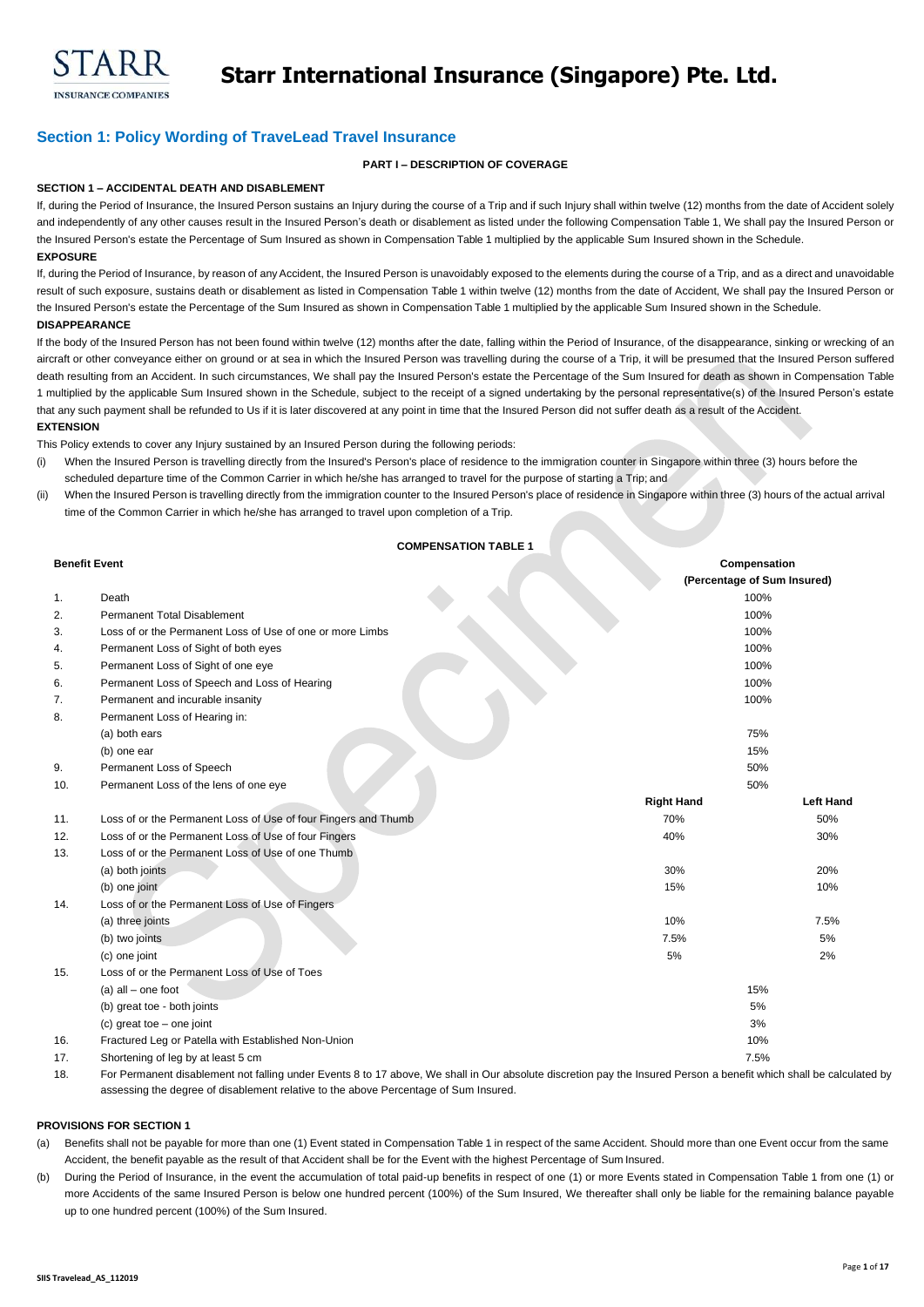

# **Starr International Insurance (Singapore) Pte. Ltd.**

- (c) The Insured Person's coverage under this Policy shall terminate upon occurrence of any loss for which benefit is payable under any one of the above Events 1 to 7 shown above in Compensation Table 1.
- (d) When a limb which had been partially disabled prior to sustaining an Injury covered under this Policy becomes totally disabled as a result of such Injury, the Percentage of Sum Insured payable shall be determined by Us having regard to the extent of disablement caused by the Injury. No payment however shall be made in respect of the Loss of or the Permanent Loss of Use of a Limb which had been totally disabled prior to the Injury.
- (e) If the Insured Person is left-handed and has specifically mentioned this on the application, the Percentage of Sum Insured set out above from Events 11 to 14 shown above in Compensation Table 1 inclusive for the various disabilities of right and left hand shall be transposed.

# **SECTION 2 - COMPASSIONATE DEATH CASH DUE TO ACCIDENT**

If during the Period of Insurance an Insured Person sustains an Injury and results in death in the course of a Trip, We shall pay the Insured Person's estate the compassionate death cash as stated in the Schedule.

# **SECTION 3 - MEDICAL EXPENSES**

If during the Period of Insurance the Insured Person sustains Injury or suffers from Sickness in the course of a Trip which directly results in the necessity of medical treatment outside Singapore, We shall reimburse the Insured Person in respect of the reasonable and customary costs paid to a Physician or Doctor, Hospital and/or land ambulance service for medical, surgical, X-ray, hospital or nursing treatment including the cost of medical supplies and land ambulance hire.

# **3.1 FOLLOW-UP MEDICAL TREATMENT EXTENSION**

We will reimburse the Insured Person for any necessary follow-up medical expenses paid to a Physician or Doctor, Hospital and/or ambulance service for medical, surgical, X-ray, hospital and/or nursing treatment incurred and paid for Injury sustained or Sickness suffered during the course of a Trip reasonably incurred by the Insured Person in Singapore up to the applicable Sum Insured limit shown in the Schedule. The time limit for seeking such follow-up medical treatment is as follows:

- **(i)** If medical treatment had already been sought overseas, the Insured Person has up to maximum thirty (30) consecutive days from the date of return to Singapore or maximum thirty (30) consecutive days after the expiry of this Policy whichever ends earlier, to continue medical treatment in Singapore; or
- **(ii)** If prior medical treatment has not been sought overseas, the Insured Person must seek medical treatment in Singapore within two (2) days from the date of return to Singapore. The Insured Person has up to a:
	- a. maximum of thirty (30) consecutive days from the date of first medical treatment in Singapore; or
	- b. maximum thirty (30) consecutive days after the expiry of this Policy in the case of the single-trip policy, or the end of the Trip in the case of an annual trip policy,

whichever ends earlier, to continue medical treatment in Singapore.

# **3.2 CHINESE MEDICINE, BONE-SETTING, ACUPUNCTURE, PHYSIOTHERAPY AND CHIROPRACTIC TREATMENT**

We shall reimburse the Insured Person in respect of any medical expenses paid to a: (1) Chinese Medicine Practitioner; (2) Chinese Bonesetter or Acupuncturist; (3) physiotherapist; or (4) chiropractor arising from an Injury sustained or Sickness suffered in the course of a Trip which directly results in the necessity of such treatment outside Singapore, or followup medical expenses paid to the aforementioned parties set out in (1) to (4) of this Section 3.2 for Injury sustained or Sickness suffered during the course of a Trip reasonably incurred by the Insured Person in Singapore:

- (i) within thirty (30) consecutive days after the Insured Person's return to Singapore; or
- (ii) within thirty (30) consecutive days after the expiry of this Policy in the case of the single-trip policy, or the end of the Trip in the case of an annual trip policy,

whichever ends earlier, up to the applicable Sum Insured limit shown in the Schedule.

# **3.3 OVERSEAS HOSPITAL CASH**

If, during the Period of Insurance, an Insured Person sustains Injury or suffers from Sickness in the course of a Trip which directly results in the necessity of a Confinement in an overseas Hospital, We shall pay the Insured Person a daily benefit for each day of Confinement which is within the Period of Insurance up to applicable Sum Insured limit shown in the Schedule.

# **PROVISIONS FOR SECTION 3**

- (a) In no event shall all the payable amounts under this section (including follow-up medical treatment, Chinese medicine, bone-setting, acupuncture, physiotherapy and chiropractic treatment, and overseas hospital cash) exceed the maximum Sum Insured of Medical Expenses shown in the Schedule for all Injury or Sickness.
- (b) If the Insured Person is entitled to receive payment of all or part of the expenses which may be reimbursed by Us under this Section 3 (except Overseas Hospital Cash) from any other source, We will only pay the difference between what was actually incurred and paid by the Insured Person and the amount the Insured Person is entitled to receive from such other source.
- (c) The necessary and reasonable medical expenses covered are those that are medically necessary to treat the Insured Person's condition at the place the medical event occurred, unless otherwise approved in writing by Us before such medical treatment is provided.
- (d) All treatment (except Chinese medicine, bone-setting and acupuncture treatment), including specialist treatment, must be prescribed or referred by a Physician or Doctor in order for expenses to be reimbursed under this Policy and the Insured Person shall be required to produce written documentation in relation to such prescription or referral. Treatments and services including medicines must be customary for the treatment of a condition the Insured Person have and cannot be experimental or elective.

# **SECTION 4 - STARR GLOBAL EMERGENCY ASSISTANCE SERVICES**

We have appointed an emergency assistance provider (hereinafter called "**Starr Global Emergency Assistance**") to provide and arrange emergency assistance services twentyfour (24) hours a day throughout the year whilst the Insured Person is travelling on a Trip during the Period of Insurance.

We shall not be liable to the Insured Person and/or the Policyholder (whether in contract, tort (including negligence) breach of statutory duty or otherwise) arising out of or in connection with the acts or omissions of Starr Global Emergency Assistance arising out of or in connection with the subject matter of this Policy.

# **(a) ROUND-THE-CLOCK HOTLINE SERVICE**

The Insured Person may contact Our dedicated 24-hour hotline number at (+65) 3158 2536 to obtain immediate access to available services and/or advice in relation to the below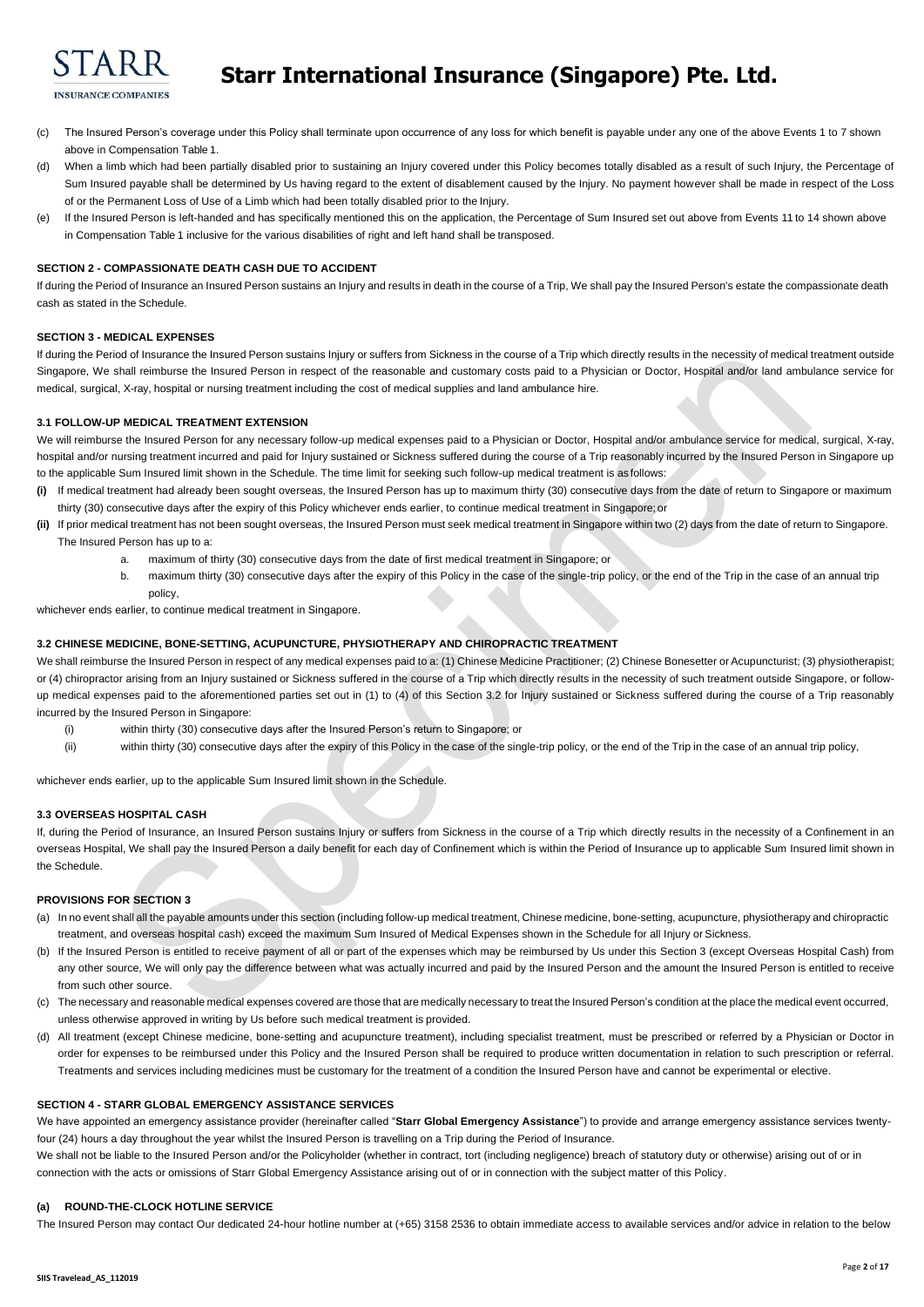

services:

# **Travel Assistance**

- Inoculation information
- Consulate and embassy information
- Visa information
- Weather information
- Loss of passport information
- Currency exchange information
- Flight information

# • Emergency travel service arrangements

- **Business Concierge**
- Pre-trip information on travel destination
- Flower and gift delivery
- Golf course information
- Limousine and/or ground transportation information and arrangements

# **Medical Assistance**

- Medical referral service
- Dispatch of essential medication/medical equipment not locally available

# **(b) EMERGENCY MEDICAL EVACUATION AND REPATRIATION**

If, during the Period of Insurance, an Insured Person sustains Serious Injury or suffer from Serious Sickness which directly causes or results in the necessity of emergency medical evacuation during the course of a Trip, Starr Global Emergency Assistance shall arrange and pay for a medically supervised emergency evacuation of the Insured Person to the nearest available Hospital that is well equipped with adequate facilities and is capable of providing the required care or treatment needed by the Insured Person. In the event that the Insured Person's condition stabilizes, Starr Global Emergency Assistance shall arrange and pay for a medically supervised repatriation to Singapore for continuous care and proper treatment.

Starr Global Emergency Assistance retains the absolute right to decide the place to which the Insured Person shall be evacuated and the means or method by which such evacuation shall be carried out having regard to all the assessed facts and circumstances to which Starr Global Emergency Assistance is aware at the relevant time. Starr Global Emergency Assistance cannot guarantee that appropriate medical facilities will always be available.

# **(c) HOSPITAL ADMISSION GUARANTEE**

If, during the Period of Insurance, an Insured Person sustains Injury or suffers from Sickness which results in the necessity of hospitalization in the course of a Trip, Starr Global Emergency Assistance shall pay the requisite hospital admission deposit, if any, up to the applicable Sum Insured limit shown in the Schedule.

# **(d) COMPASSIONATE VISIT**

# **(i) Hospitalization of Insured Person**

If, during the Period of Insurance, an Insured Person sustains Injury or suffers from Sickness which results in the necessity of hospitalization for at least seven (7) consecutive days during the course of a Trip, Starr Global Emergency Assistance will arrange and pay for the cost of a round trip economy class air ticket and/or other reasonable transportation means for one of the Insured Person's relatives or friends to visit the Insured Person. We shall also reimburse the Insured Person's visitor's associated hotel accommodation expenses, excluding the costs of drinks, meals and other hotel expenses, subject to a maximum of SGD170 per night up to seven (7) consecutive nights. The maximum amount We shall pay under this Section 4(d)(i) is the applicable Sum Insured limit shown in the Schedule.

# **(ii) Death of Insured Person**

If, during the Period of Insurance, an Insured Person sustains Injury or suffers from Sickness which results in death in the course of a Trip, Starr Global Emergency Assistance will arrange and pay for a round trip economy class air ticket and/or other reasonable transportation means for one Immediate Family Member for handling the necessary funeral arrangements, and reimburse the Immediate Family Member for his/her associated hotel accommodation expenses, excluding the costs of drinks, meals and other hotel expenses, subject to a maximum of SGD170 per night up to five (5) consecutive nights.

The maximum amount We shall pay under this Section 4(d)(ii) is the applicable Sum Insured limit shown in the Schedule.

# **(iii) Death of Immediate Family Member**

If, during the Period of Insurance, an Immediate Family Member passes away while the Insured Person is in the course of a Trip, Starr Global Emergency Assistance will arrange and pay for a round trip economy class air ticket and/or any reasonable transportation means for the Insured Person to return to Singapore to take care of the necessary arrangements.

The maximum amount We shall pay under this Section 4(d)(iii) is the applicable Sum Insured limit shown in the Schedule.

# **(e) RETURN OF CHILD(REN)**

If, during the Period of Insurance, an Insured Person sustains Injury or suffers from Sickness during the course of a Trip which results in the necessity of hospitalization overseas, leaving his/her Child(ren) who is/are on the same Trip unattended, Starr Global Emergency Assistance will arrange and pay for a single trip economy class air ticket(s) and/or other reasonable transportation means for sending the Child(ren) back to Singapore with an appropriate escort, if necessary.

The maximum amount We shall pay under this Section 4(e) is the applicable Sum Insured limit shown in the Schedule.

# **(f) REPATRIATION OF MORTAL REMAINS**

If, during the Period of Insurance, an Insured Person sustains Injury or suffers from Sickness which results in death during the course of a Trip, Starr Global Emergency Assistance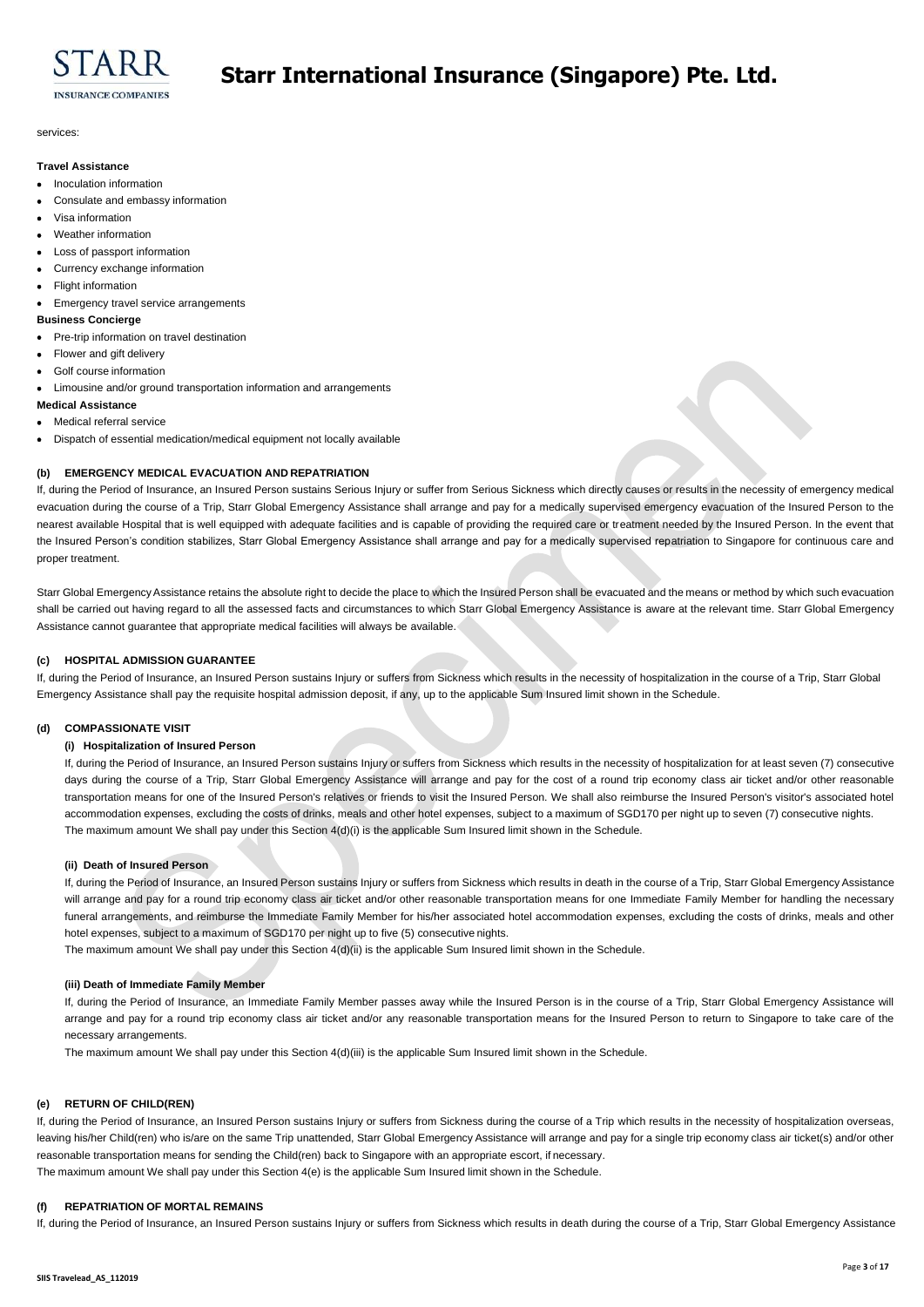

will arrange and pay for the repatriation of the remains or ashes of the Insured Person to Singapore.

# **(g) Emergency Telephone Charges**

We shall reimburse the Insured Person the actual telephone charges for using a personal mobile phone to contact Our appointed emergency assistance provider, during medical emergency and for which a medical claim has been made under Section 3 - Medical Expenses. We shall also reimburse the Insured Person the cost of overseas prepaid phone cards used for this purpose, up to a limit of SGD50 in total. However, We shall not pay for calls made using any fixed telephone line or LAN line or public telephone using an international calling card (ICC).

# **PROVISIONS FOR SECTION 4**

- (a) Any service rendered without the authorization and/or intervention of Starr Global Emergency Assistance is not covered, and any service rendered by another party apart from Starr Global Emergency Assistance is not covered, except that these provisions shall be waived in the event that the Insured Person cannot notify or contact Starr Global Emergency Assistance due to medical incapacity of the Insured Person or inaccessibility to any mean of communication. In any event, We reserve the right to reimburse the Insured Person only for expenses incurred in respect of services which Starr Global Emergency Assistance would otherwise have provided under the same circumstances.
- (b) We reserve the right to recover from the Insured Person any sum paid by Us or authorized by Us to be paid by Starr Global Emergency Assistance on Our behalf in excess of Our liability under the terms of this Policy, and shall be entitled to set off any such sum against any sums due from Us to the Insured Person,
- (c) Starr Global Emergency Assistance shall not be liable if it is delayed or prevented from providing any service under this Section 4 due to circumstances or events beyond its control which makes such service impossible or reasonably impracticable.

# **SECTION 5 – DOCUMENT LOSS**

If, during the Period of Insurance, an Insured Person sustains loss of his/her Singapore Identity Card, passport, entry visa or other travel documents that are necessary for immigration clearance during the Trip which arises out of theft, robbery or burglary during the course of a Trip, We shall reimburse the Insured Person for: (i) the replacement cost of the lost document; and (ii) additional reasonable travel and hotel accommodation expenses necessarily incurred for arranging the replacement of the lost document, up to the applicable Sum Insured limit shown in the Schedule.

# **PROVISIONS FOR SECTION 5**

- (a) The Insured Person must report the theft, robbery or burglary to the police having jurisdiction at the place where the loss occurred within twenty-four (24) hours of the occurrence, and any claims under this Section must be accompanied by written documentation from the police pertaining to the incidence ofloss.
- (b) Travel expenses are limited to the cost of economy class if travelling by air or train.
- (c) Travel and hotel accommodation expenses are limited to the maximum amount per day as stated in the Schedule.
- (d) The Section does not cover loss of any travel document or visa which is not needed to complete the particular Trip during which the lossoccurred.
- (e) Unexplained loss, mysterious disappearance or loss due to confiscation or detention by customs or any other authority is excluded from the scope of this Section 5.

# **SECTION 6 – TRAVEL DELAY**

# **Travel Delay**

If, during the Period of Insurance, either the actual departure or arrival time of the Common Carrier in which an Insured Person has arranged to travel during the course of a Trip is delayed for more than six (6) hours from the scheduled departure or arrival time respectively specified in the original itinerary due to a sudden outbreak of strike or industrial action, riot, civil commotion, hijacking, adverse weather, natural disaster or mechanical fault of the Common Carrier, We shall pay the applicable cash benefit shown in the Schedule for every six (6) consecutive hours of delay up to the applicable Sum Insured limit shown in the Schedule.

#### **SECTION 7 – TRIP CANCELLATION**

Unless otherwise stated below, if the Insured Person cancels the Trip as the direct, necessary and unavoidable result of one (1) or more of the following events occurring within sixty (60) days before the scheduled departure date for the Trip, We shall pay for the loss of and/or forfeiture of unused Travel Ticket cost and/or accommodation expenses which the Insured Person has paid in advance, for which he/she is legally liable for paying and which are not recoverable from any other source, up to the applicable Sum Insured limit shown in the Schedule:

- (a) Unanticipated death, Serious Injury, Serious Sickness, witness summons, compulsory quarantine or jury service of an Insured Person;
- (b) Unanticipated death, Serious Injury or Serious Sickness of an Immediate Family Member or travel companion;
- (c) Unanticipated outbreak of strike, riot or civil commotion, adverse weather conditions or Infectious Disease at the planned destination arising within one (1) week before the scheduled departure date of the Trip; or
- (d) Serious damage to the Insured Person's primary residence in Singapore from fire or flood within one (1) week from the scheduled departure date for the Trip which requires the Insured Person's presence in the premises on the scheduled departure date.

#### **SECTION 8 – TRIP CURTAILMENT**

We shall pay for:

- (a) any reasonable additional Travel Ticket cost and/or accommodation expenses necessarily and unavoidably incurred for a direct return trip to Singapore; and
- (b) the loss of any unused Travel Ticket cost and accommodation expenses which the Insured Person has paid or for payments which the Insured Person is legally obliged to pay (but not any such expenses which are incurred after the Insured Person becomes aware of the circumstances which could lead to the curtailment of the Trip), which are not recoverable from any other source, due to the unavoidable curtailment of the Trip after its commencement for the Insured Person to return to Singapore before the scheduled return date OR immediately as a result of one (1) or more of the following, up to the applicable Sum Insured limit shownin the Schedule:
	- (i) Unanticipated death, Serious Injury or Serious Sickness of the Insured Person or his/her Immediate Family Member or Travel Companion;
	- (ii) Unanticipated outbreak of strike, riot or civil commotion, Adverse Weather Conditions or Infectious Disease(s) at the planned destination which prevent the Insured Person from continuing with his/her Trip.

# **PROVISIONS FOR SECTIONS 6 TO 8**

(a) We shall not be liable for any loss which is directly or indirectly, caused by, a consequence of, arising from, in connection with or contributed by any one (1) or more of the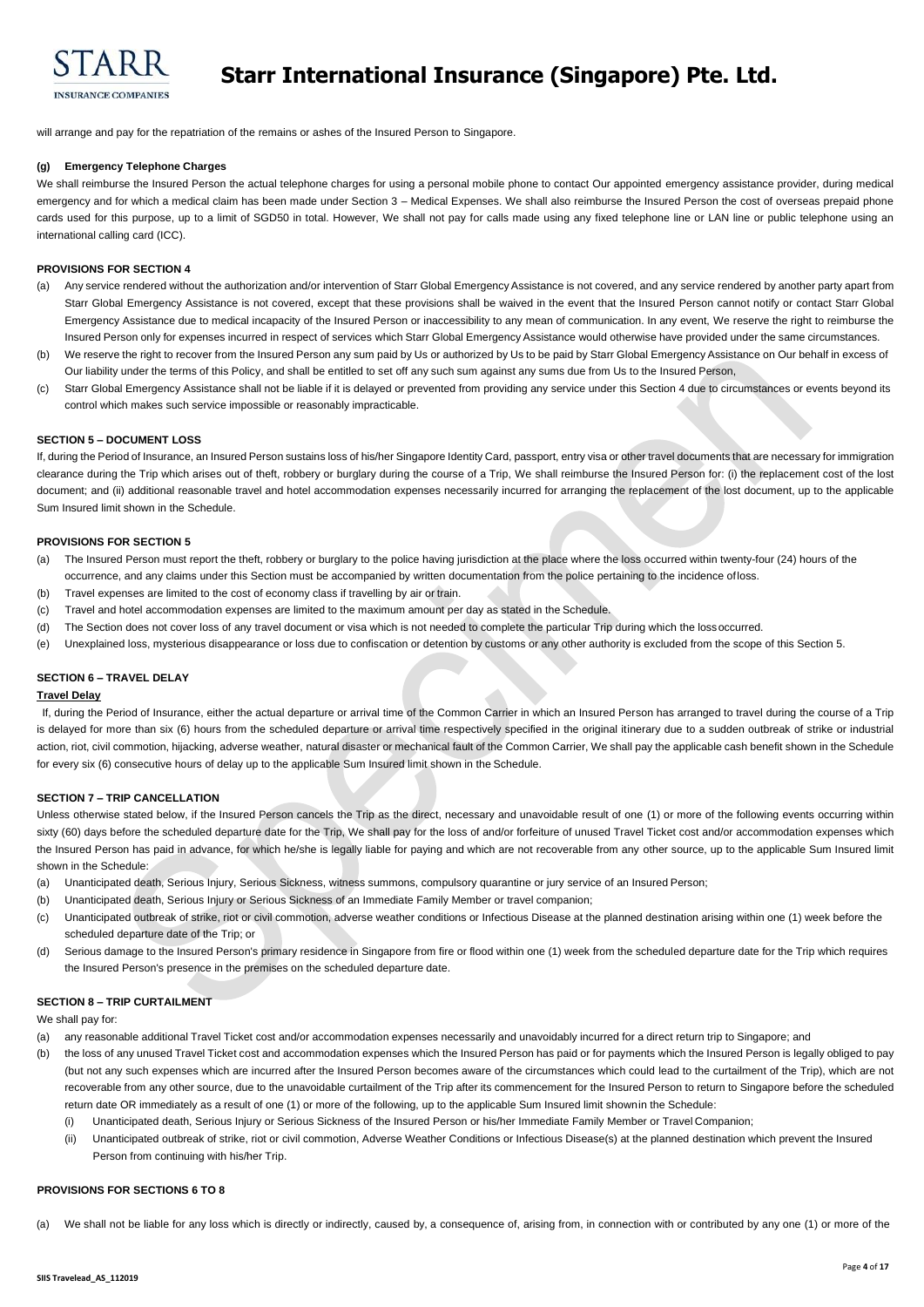

# **Starr International Insurance (Singapore) Pte. Ltd.**

following:

- (i) As a result of circumstances that were in existence and/or had been announced before:
	- (1) the time of application for a single-trip policy; or
	- (2) in respect of an annual travel policy: (i) the application date; or (ii) the date stated on the receipt issued by the travel agent or Common Carrier Operator for the confirmation of payment of Travel Ticket or tour, whichever is later; or
- (ii) Failure to notify any travel agency, tour operator, Common Carrier Operator or provider of accommodation of the need to cancel or curtail (as the case may be) the travel arrangement(s) immediately upon finding out that it is necessary to do so;
- (b) We will not compensate for any air miles or credit card points or similar reward or loyalty points used to pay (in part or in full) for the curtailed or cancelled (as the case may be) Trip.

# **SECTION 9 – TRAVEL POSTPONEMENT**

We shall pay for the reasonable additional Travel Ticket cost to reschedule the Insured Person's Trip if it is unexpectedly and unavoidably postponed due to any of the following reasons occurring within thirty (30) days before the commencement of a Trip but after the date of arranging this Policy (whichever is later) and this Trip, up to the applicable Sum Insured limit shown in the Schedule:

- (a) Unanticipated death, Serious Injury or Serious Sickness of the Insured Person or an Immediate Family Member or travel companion for the Trip. We must receive written confirmation of the nature of the Serious Injury or Serious Sickness from a Physician or Doctor.
- (b) Compulsory quarantine of the Insured Person or their travel companion ordered by a government or local authority.
- (c) The Insured Person or their travel companion for the Trip being called as a witness in a court of law in Singapore.
- (d) The Insured Person's primary residence in Singapore becoming uninhabitable or being seriously damaged following a burglary, fire, flood, typhoon, earthquake or landslip which requires the Insured Person to stay in Singapore.
- (e) An unexpected strike, industrial action, riot, civil commotion at the planned overseas destination, which prevents the Insured Person from commencing the scheduled Trip.
- (f) Natural disasters which happen at the planned overseas destination, which prevent the Insured Person from commencing the scheduledTrip.
- (g) Epidemic or pandemic at the planned overseas destination as declared by the World Health Organisation.

The Insured Person must notify the tour, Common Carrier Operator or accommodation provider immediately upon finding out that a change or cancellation is required to the itinerary.

# **PROVISIONS FOR SECTION 9**

(a) We shall not be liable for any loss arising from the postponement of a Trip due to circumstance that was existent and/or announcedbefore:

- (1) the time of application for a single-trip policy; or
- (2) in respect of an annual travel policy: (i) the application date; or (ii) the date stated on the receipt issued by the travel agent or Common Carrier Operator for the confirmation of payment of Travel Ticket or tour, whichever is later.
- (b) In the case of a single-trip policy, once an Insured Person postpones the Trip and a claim is made for travel postponement under this section, his/her cover will immediately end upon the Insured Person's postponement of the Trip. For the avoidance of doubt, the Policy shall continue to be in force for the other Insured Persons who continue with the Trip; or
- (c) If a claim under Section 7 Trip Cancellation, Section 9 Travel Postponement or Section 13 Insolvency of Travel Agency results from the same event, we shall pay for the claim under one of the sections only.

# **SECTION 10 – TRAVEL MISCONNECTIONS**

If, during a Trip, the Insured Person's incoming scheduled Common Carrier arrives late at the transfer point outside Singapore and they miss the onward scheduled Common Carrier which they have a confirmed reservation, We shall pay for every full six (6) hours in a row of delay. The Insured Person must get written confirmation from the Common Carrier Operator or handling agent stating the reasons and length of delay.

The period of delay is calculated from the actual arrival time of Insured Person's incoming Common Carrier at the transfer point to the actual scheduled departure time of the replacement Common Carrier.

# **PROVISIONS FOR SECTION 10**

If a claim under Section 6 – Travel Delay, Section 8 – Trip Curtailment, Section 10 – Travel Misconnections, Section 11 – Flight Overbooked or Section 12 – Flight Diversion results from the same event, We shall pay for the claim under one of the sections only.

# **SECTION 11 – FLIGHT OVERBOOKED**

If the Insured Person is denied boarding a scheduled flight which they have a confirmed reservation from the travel agent or airline due to overbooking, We shall pay for every full six (6) hours in a row of delay to the scheduled departure time. The Insured Person must get written confirmation from the Common Carrier Operator or handling agent stating the reasons and length of delay.

The period of delay is calculated from the scheduled departure time given by the Common Carrier in the original itinerary to the actual scheduled departure time of the replacement flight.

# **PROVISIONS FOR SECTION 11**

If a claim under Section 6 – Travel Delay, Section 8 – Trip Curtailment, Section 10 – Travel Misconnection, Section 11 – Flight Overbooked or Section 12 – Flight Diversion results from the same event, We shall pay for the claim under one of the sections only.

# **SECTION 12 – FLIGHT DIVERSION**

We shall pay a cash benefit for every six (6) hours of delay up to the maximum Sum Insured stated in the Schedule if, while travelling on a scheduled flight, the Insured Person's flight is diverted due to: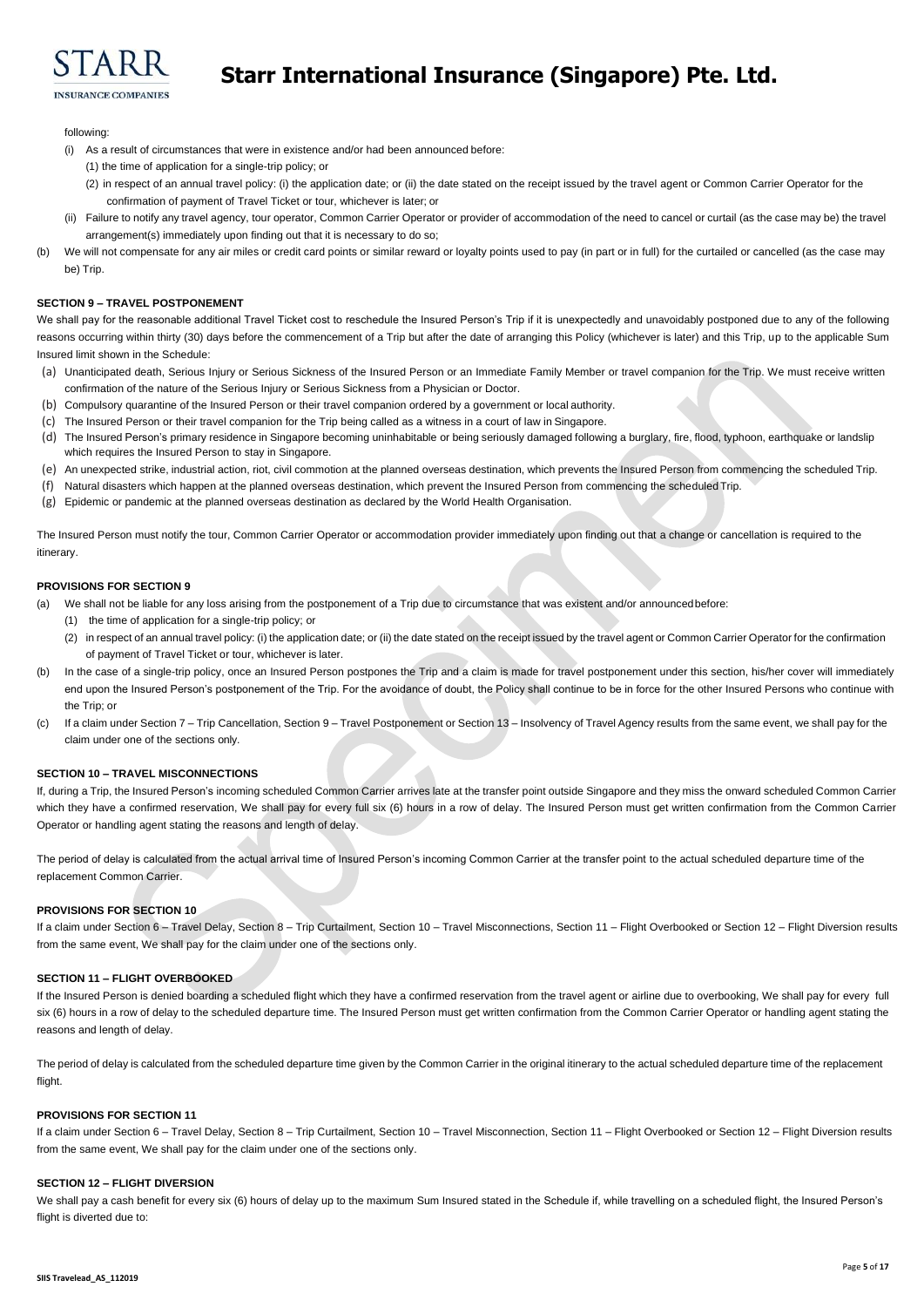

# **Starr International Insurance (Singapore) Pte. Ltd.**

- (a) adverse weather conditions;
- (b) natural disasters;
- (c) emergency medical treatment for a fellow passenger; or
- (d) the mechanical breakdown of the aircraft; and

this prevents the Insured Person from continuing their Trip and they are delayed from arriving at their planned destination.

The Insured Person must get written confirmation from the Common Carrier Operator or handling agent stating the reasons and length of delay.

The period of delay is calculated from the scheduled arrival time at the planned destination given by the Common Carrier in the original itinerary to the actual arrival time of the Insured Person's flight.

# **PROVISIONS FOR SECTION 12**

If a claim under Section 6 – Travel Delay, Section 8 – Trip Curtailment, Section 10 – Travel Misconnection, Section 11 – Flight Overbooked or Section 12 – Flight Diversion results from the same event, We shall pay for the claim under one of the sections only.

# **SECTION 13 – INSOLVENCY OF TRAVEL AGENCY**

We shall pay for the loss of Travel Ticket cost and/or accommodation expenses, or travel deposits of such Travel Ticket and/or accommodation paid by the Insured Person which cannot be recovered from any other source, for the Trip being cancelled before the start of the Trip due to bankruptcy or insolvency of a Singapore Tourism Board (STB) registered travel agency licensed and operating in Singapore from which the Insured Person arranged the Trip, provided all the following conditions are met:

- (a) This Policy is purchased more than three (3) days before the start of the Trip.
- (b) Bankruptcy or insolvency takes place before the start of the Trip but after the date of arranging this Policy.<br>(c) Petition for bankruptcy or similar petition was not filed before this Policy was purchased.
- Petition for bankruptcy or similar petition was not filed before this Policy was purchased.

# **PROVISIONS FOR SECTION 13**

- (a) In a single return trip policy, once the Trip is cancelled and an Insured Person makes a claim under this section, the Policy will immediately end upon the Insured Person's cancellation of the Trip.
- (b) If a claim under Section 7 Travel Cancellation, Section 9 Travel Postponement or Section 13 Insolvency of Travel Agency, results from the same event, We shall pay for the claim under one of the sections only.

# **SECTION 14 – UNUSED ENTERTAINMENT TICKET**

We shall pay for the cost of any prepaid or unused portion of the entertainment ticket which was meant to be used by the Insured Person overseas during the Trip but was prevented from doing so due to any of the following reasons occurring within thirty (30) days before the Trip or during the Trip, less any refund and/or compensation recovered or recoverable from any other source:

- (a) Death, Serious Injury or Serious Illness of the Insured Person or their Immediate Family Member or travel companion as long as We receive written confirmation of the nature of the Serious Injury or Serious Illness from a Physician or Doctor.
- (b) Compulsory quarantine of the Insured Person or their travel companion ordered by a government or local authority.
- (c) An unexpected strike, industrial action, riot, civil commotion at the planned overseas destination, which prevents the Insured Person from beginning or continuing with the scheduled Trip.
- (d) Natural disasters which happen at the planned overseas destination, which prevent the Insured Person from beginning or continuing with the scheduled Trip.
- (e) Epidemic or pandemic at the planned overseas destination as declared by the World Health Organisation.

For any claim on entertainment ticket, the Insured Person must seek cancellation refund from the relevant parties first (e.g. tour operator, event organizer). The Insured Person must submit claim with proof or denial of any cancellation refund and/or compensation from the relevant parties.

# **SECTION 15 – PERSONAL BAGGAGE**

If, during the Period of Insurance, an Insured Person sustains accidental loss of or damage to his/her personal baggage carried during the course of a Trip, We shall indemnify the Insured Person for such loss or damage up to the applicable Sum Insured limit shown in the Schedule.

# **PROVISIONS FOR SECTION 15**

- (a) Loss of or damage to any personal baggage due to moths, vermin, wear and tear, atmospheric or climatic conditions, gradual deterioration, mechanical or electrical failure, any process of cleaning, restoring, repairing, or alteration is not covered.
- (b) Personal baggage items that are secured, destroyed, damaged, quarantined or confiscated by any customs or other regulations or any property which is contraband or which is or has been illegally transported or traded is not covered.
- (c) Loss of or damage to any software, antiques, jewellery, money, electronic money, cash coupon, securities, tickets or documents, motor vehicles (including accessories), motorcycles, boats, motors, any other conveyances, snow skis, contact lens, denture, prosthesis, brittle or fragile items, mobile phone (including accessories), food and beverage are not covered.
- (d) Loss or damage to hired or leased equipment or any personal baggage forwarded in advance of a Trip or separately mailed or shipped other than in the same Common Carrier carrying the Insured Person at the same time are not covered.
- (e) An Insured Person shall take all reasonable and necessary precautions for the safety of all of his/her personal baggage, any unexplained loss or damage to any personal baggage and any personal baggage left unattended in any Common Carrier or vehicle unless it is locked inside a trunk, or in any public place is not covered.
- (f) An Insured Person must report to the police having jurisdiction at the place where the theft, loss or willful damage by a third party of the personal baggage occurs, or report to the Common Carrier Operator if the loss or damage occurred in transit, within twenty-four (24) hours of the occurrence. All supporting documentation from the Common Carrier Operator or the police having jurisdiction at the place where the theft, loss or willful damage by a third party of the personal baggage occurred must be submitted when the Insured Person makes a claim.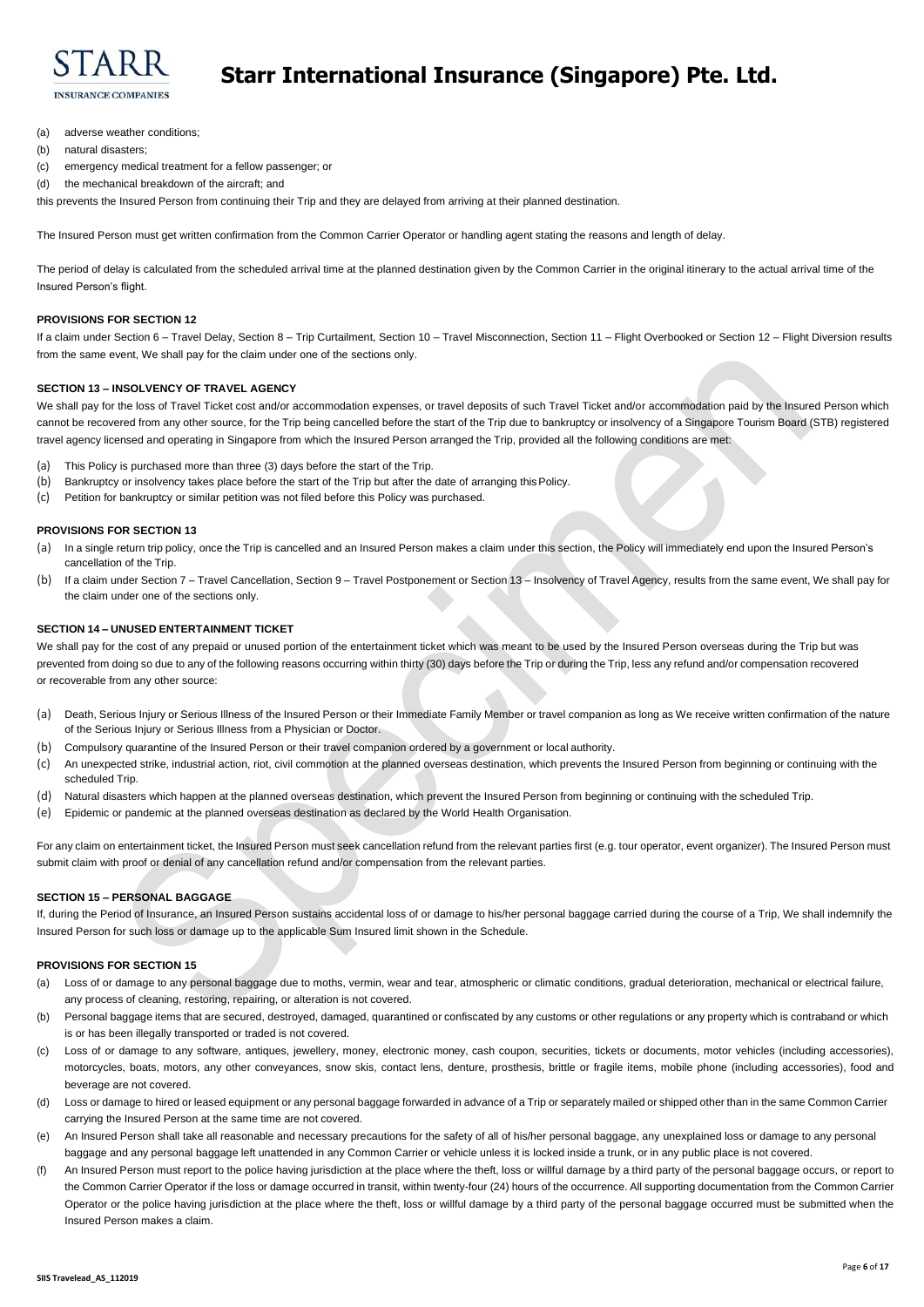

- (g) A claim for damage to mobile phone must be submitted with repair quotation(s) and shall include at least one issued by the official manufacturer of such mobile phone as a reference.
- (h) If no proof of purchase and ownership is provided with respect to the loss or damage of an article, We may decline the claim or accept it at a reduced value.
- (i) We shall be entitled to take and keep possession of the lost or damaged personal baggage and to deal with salvage of the same at Our absolute discretion.
- (i) We will not pay, for each article or set/pair of any articles, more than the applicable Sum Insured per article shown in the Schedule. All related accessories shall be treated as part of one article.
- (k) We will not pay, for laptop computer(s) including their accessories, more than the applicable Sum Insured for such item shown in the Schedule.
- (I) We shall only be liable to indemnify the Insured Person for a reasonable proportion, as determined by Us, of the total value of the set or pair where the lost or damaged article is part of a set or a pair.
- (m) We shall make payment subject to allowance for reasonable wear, tear and depreciation.
- (n) Any loss claimed under Section 16 Baggage Delay arising from the same cause is excluded.

# **SECTION 16 – BAGGAGE DELAY**

If, during the Period of Insurance, an Insured Person's checked-in baggage is delayed or temporarily mislaid on delivery by the Common Carrier Operator during the course of a Trip for more than six (6) hours from the time of the Insured Person's arrival at the scheduled overseas destination. We shall indemnify the Insured Person for any reasonable expenses incurred by the Insured Person in purchasing essential replacement items of clothing and toiletries, as determined by Us for up to the applicable Sum Insured limit shown in the Schedule.

# **PROVISIONS FOR SECTION 16**

- (a) This benefit is not applicable when an Insured Person is on his/her way back to Singapore.
- (b) The delay must be certified by the Common Carrier Operator and any claim under this Section must be accompanied by suchcertification.
- (c) Unexplained delay or delay due to confiscation or detention by customs or any other authority is not covered.
- (d) Delay of any personal baggage forwarded in advance of a Trip or separately mailed or shipped other than in the Common Carrier carrying the Insured Person at the same time are not covered.
- (e) Receipts must be produced by an Insured Person showing details of the expenditures when a claim arises.
- (f) Any loss claimed under Section 15 Personal Baggage arising from the same cause is excluded.

# **SECTION 17 – PERSONAL MONEY**

If, during the period of insurance, an Insured Person sustains loss of cash, signed traveller's cheque(s) or money order which are taken with him/her as a direct result of theft, robbery or burglary during the course of a Trip, We shall reimburse the Insured Person for such loss up to the applicable Sum Insured limit shown in the Schedule.

# **PROVISIONS FOR SECTION 17**

- (a) An Insured Person must report the theft, robbery or burglary to the police having jurisdiction at the place where the loss occurred within twenty-four (24) hours of the occurrence.
- (b) Unexplained loss or loss due to confiscation or detention by customs or any other authority, devaluation of currency, or shortages due to errors or omissions during money exchange transactions are not covered.
- (c) This section is not applicable to any Insured Person aged ten (10) or below.

# **SECTION 18 – PERSONAL LIABILITY**

- If, during the Period of Insurance, the Insured Person is legally responsible for negligently causing, during the course of a Trip, the:
- (a) accidental death or Injury to any third party; and/or
- (b) accidental loss of or damage to the property of any third party,
- We will reimburse the Insured Person, up to the applicable Sum Insured limit shown in the Schedule for:
- (a) compensatory damages which the Insured Person becomes legally liable to pay; and
- (b) reasonable legal costs and expenses for settling and defending the claim made against the Insured Person as long as such costs and expenses are incurred and paid with Our prior written approval,

on condition that the Insured Person does not make any offer or promise of payment or admit any liability or fault to any other party without Our prior written approval, that the Insured Person does not become involved in any litigation without Our prior written approval, and that the Insured Person sends Us any writ, summons or other documents in connection with the claim immediately.

# **SPECIFIC PROVISIONS FOR SECTION 18**

We shall not be liable for any claim which is directly or indirectly, caused by, a consequence of, arising from, in connection with or contributed by any one (1) or more of the following:

- (a) Damage to any property of, or death or injury to any person who is an Immediate Family Member of or the employer of the Insured Person or deemed by law to be the employer of the Insured Person;
- (b) Damage to any property which belongs to the Insured Person or which is in his/her care, custody or control;
- (c) Damage relating to any liability assumed by the Insured Person under contract;
- (d) Any willful, malicious, or unlawful act or omission by the Insured Person;
- (e) Any ownership, possession or use of vehicles, aircraft, watercraft, firearms or animals;
- (f) Any undertaking of any trade, business or profession by the Insured Person;
- (g) Any criminal proceedings taken against the Insured Person whether he is actually convicted or not; and
- (h) Any liability which has been admitted or settled by the Insured Person without Our written approval.

# **SECTION 19 – RENTAL VEHICLE EXCESS**

If, during the Period of Insurance, the Insured Person hires a vehicle which is stolen, damaged or involved in a collision whilst driving or under the control of the Insured Person during the course of a Trip, We shall reimburse the Insured Person for the rental vehicle excess up to the applicable Sum Insured limit shown in the Schedule.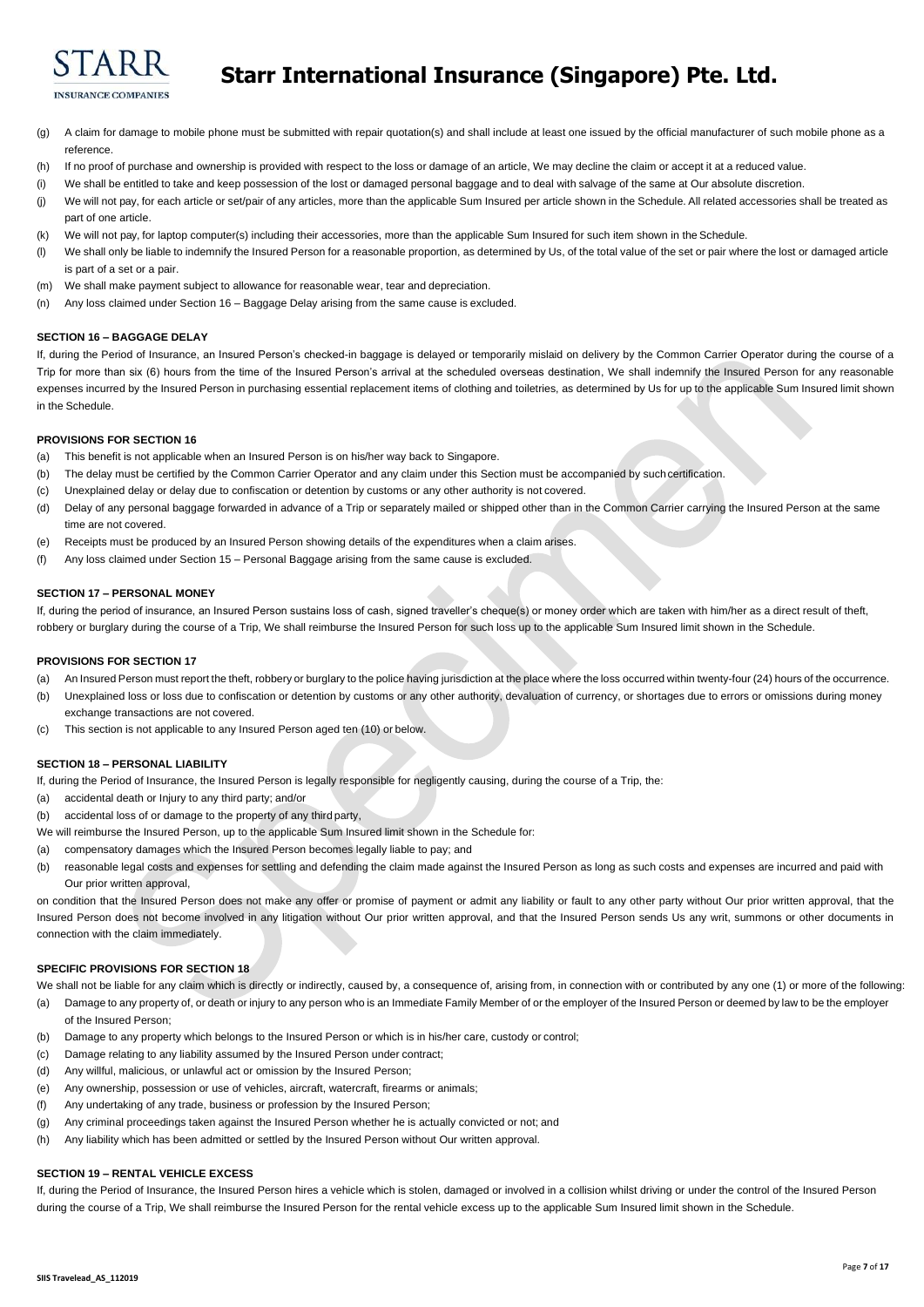

# **PROVISIONS FOR SECTION 19**

- (a) The Insured Person must take comprehensive motor vehicle insurance provided by the rental organization of the rental vehicle against any loss or damage to the rental vehicle during the rental period.
- (b) The Insured Person must not violate any terms of the rental agreement or comprehensive motor vehicle insurance policy.
- (c) The Insured Person must be liable for the loss or damage of the rental vehicle in the incident.
- (d) The Insured Person must hold a valid driving license for the country in which the theft, damage or collision has occurred.
- (e) Any illegal or unlawful use of the rental vehicle by the Insured Person is excluded.
- (f) Any incident incurred while the rental vehicle is under the control of the Insured Person who is under the effects of alcohol or drugs are excluded.
- (g) This benefit shall be payable only once per Trip.

# **SECTION 20 – LOSS OF HOME CONTENTS DUE TO BURGLARY**

We shall cover the adult Insured Person aged above the age of eighteen (18) against physical loss or damage to their home contents within their home in Singapore that was left vacant because of the Trip, caused by burglary where force and violence were used to get into the property while the Insured Person is outside Singapore during the Trip.

We may choose to pay for or decide to reinstate or repair any damaged item after taking into account wear and tear and market value. We reserve the discretion to not consider any loss in market value for electronic items bought within one year before the date of the accident if the adult insured person can produce evidence (for example, original receipts). If any item is proven to be beyond economical repair, We shall deal with the claim under this section as if the item had beenlost.

Home contents refers to household furniture and furnishing, domestic appliances, audio and video equipment, clothing and personal belongings owned by the adult Insured Person or their Immediate Family Members who permanently live with the adult Insured Person. This does not include deeds, bonds, bills of exchange, promissory notes, cheques, traveller's cheques, securities, cash, documents of any kind, perishable goods, livestock, motor vehicles, bicycles, boats and any accessories attaching tothem.

The sub-limit we shall pay is:

- (a) SGD2,000 in total for platinum, gold and silver items, watches, jewellery, precious stones and furs; or<br>(b) SGD1,000 for any one item, or set or pair of items.
- SGD1,000 for any one item, or set or pair of items.

In no event shall the aggregate sum of all the payable amounts under this section exceed the applicable Sum Insured limit shown in the Schedule.

# **PART II – DEFINITIONS**

**"Accident"** means an unforeseen and involuntary event which caused Injury.

**"Acquired Immune Deficiency Syndrome" or "AIDS"** shall have the meanings assigned to it by the World Health Organization including Opportunistic Infection, Malignant Neoplasm, Human Immunodeficiency Virus (HIV) Encephalopathy (Dementia), HIV Wasting Syndrome or any disease or illness in the presence of a seropositive test for HIV. **"Activities of Daily Living"** means:

- (a) Washing the ability to wash in the bath or shower (including getting into and out of the bath or shower) or wash satisfactorily by other means;
- (b) Dressing the ability to put on, take off, secure and unfasten all garments and, as appropriate, any braces, artificial limbs or other surgicalappliances;
- (c) Transferring the ability to move from a bed to an upright chair or wheelchair and vice versa;
- (d) Mobility the ability to move indoors from room to room on level surfaces;
- (e) Toileting the ability to use the lavatory or otherwise manage bowel and bladder functions so as to maintain a satisfactorylevel of personal hygiene;
- (f) Feeding the ability to feed oneself once food has been prepared and made available.
- **"Anniversary Date"** means each anniversary of the Policy's effective date stated in the Schedule.

**"Child(ren)"** means child(ren) aged below the age of eighteen (18).

**"Chinese Medicine Practitioner, Chinese Bonesetter or Acupuncturist"** means a herbalist, bonesetter or an acupuncturist who is legally registered with the relevant local medical authority at the place of treatment, but excluding the Insured Person, an Immediate Family Member or someone living in the same household as the Insured Person. **"Civil War"** means an internecine war, or a war carried on between or among opposing citizen of the same country or nations.

**"Common Carrier"** means any mechanically propelled conveyance operated by a company or an individual licensed to carry passengers for hire.

**"Common Carrier Operator"** means a company or an individual that operates a Common Carrier and is licensed to carry passengers for hire.

**"Confined" or "Confinement"** means being admitted in a Hospital for medical treatment due to an Injury or Sickness upon the recommendation of a Physician or Doctor and continuously staying in the Hospital prior to his/her discharge from the Hospital. Confinement will be evidenced by the daily room and board charged by the Hospital. Successive periods of Confinement due to the same or related causes shall be considered as one Accident or Sickness unless separated by at least ninety (90) consecutive days during which the Insured Person is not Confined to a Hospital as a result of such Accident or Sickness.

**"Fractured Leg or Patella with Established Non-Union"** means a complete break into two pieces of the patella or leg bone where:

- (a) the patella or leg bone does not mend properly such that it cannot function normally; and
- (b) this condition is diagnosed by a Physician or Doctor to last for the remainder of the Insured Person's life.
- **"Hospital"** means an establishment which meets all the following requirements:
- (a) holds a license as a hospital (if licensing is required in the state or governmental jurisdiction); and
- (b) operates primarily for the reception, care and treatment of sick, ailing or injured persons as in-patients; and
- (c) provides 24-hour a day nursing services by registered or graduated nurses; and
- (d) has a staff of one or more Physician or Doctor(s) at all times; and
- (e) provides organized facilities for diagnosis and major surgical facilities; and
- (f) is not primarily a clinic, nursing, rest or convalescent home or similar establishment, or a place for alcoholics or drug addicts.

**"Immediate Family Member"** means the Insured Person's spouse, parent, parent-in-law, grandparent, son, daughter, son-in-law, daughter-in-law, brother, sister, grandchild or legal guardian.

**"Infectious Diseases"** mean any kinds of infectious diseases which are publicly announced and require quarantine by the government

**"Injury"** means bodily injury which is solely caused by an Accident and independently of any other cause.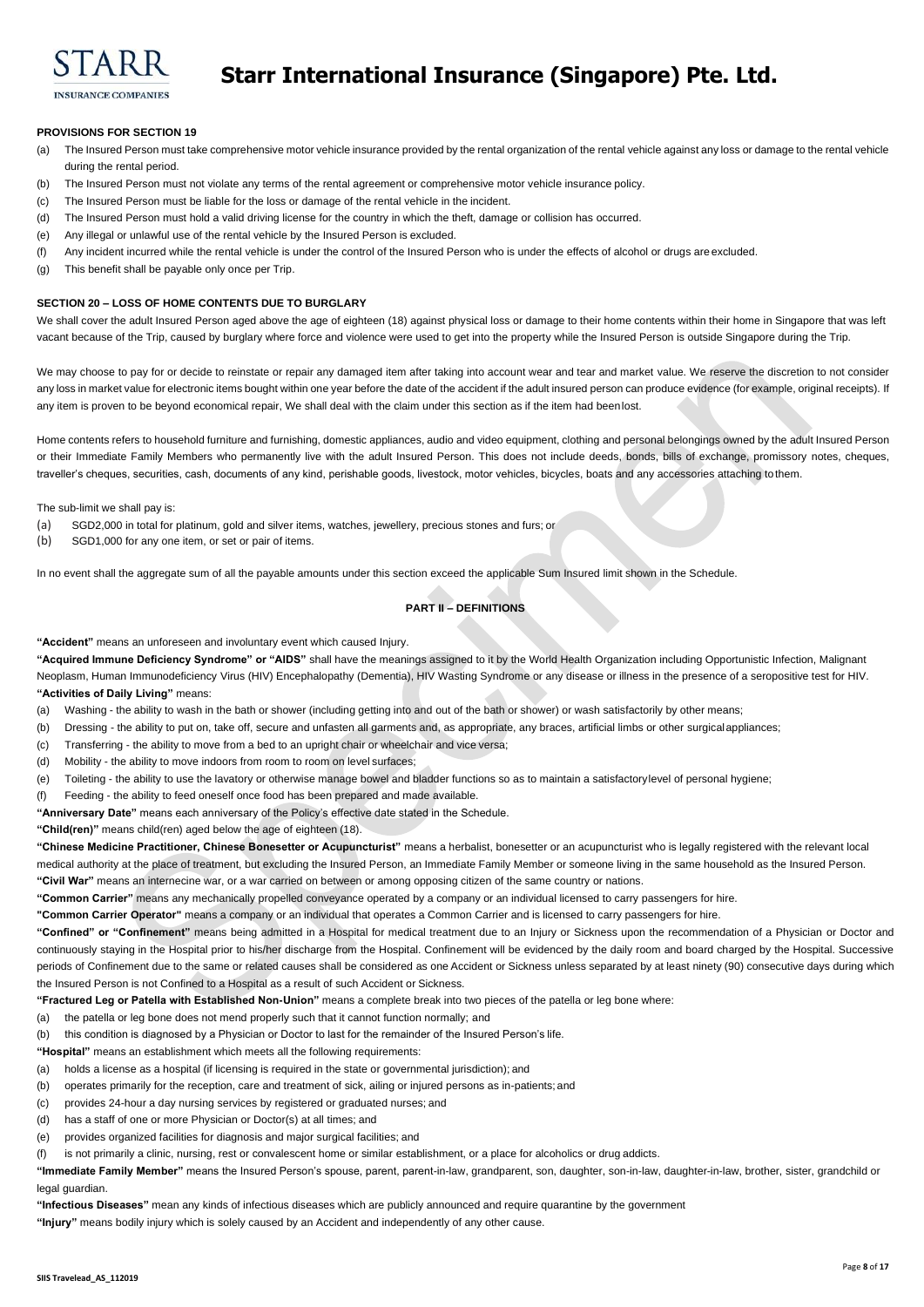

# **Starr International Insurance (Singapore) Pte. Ltd.**

**"Insured Person"** means the person(s) insured in the Schedule or subsequently endorsed hereon.

"**Loss of Thumb(s) / Finger(s) / Toe(s)"** means complete severance through or above the metacarpophalangeal or metatarsophalangeal joints.

**"Loss of Hearing"** means total and irrecoverable loss of hearing.

**"Loss of Limb"** means loss by physical severance of a hand at or above the wrist or of a foot at or above the ankle.

**"Loss of Sight"** means the entire and irrecoverable loss of sight.

**"Loss of Speech"** means the disability in articulating any three of the four sounds which contribute to the speech such as the Labial sounds, the Alveololabial sounds, the Palatal sounds and the Velar sounds, or total loss of vocal cord or damage of speech centre in the brain resulting in Aphasia.

"Loss of Use of Limb(s) / Thumb(s) / Finger(s) / Toe(s)" means total functional disablement of any limb, thumb, finger or toe and is treated like the total loss of said limb, thumb, finger or toe.

**"Malignant Neoplasm"** shall include but not be limited to Kaposi's sarcoma, central nervous system lymphoma and/or other malignancies now known or which subsequently becomes known as immediate causes of death, an illness or disability, in the presence of Acquired Immune Deficiency Syndrome (AIDS).

**"Opportunistic Infection"** shall include but not be limited to pneumocystis carinii pneumonia, organism of chronic enteritis, virus and/or disseminated fungi infection caused in the presence of Acquired Immune Deficiency Syndrome (AIDS).

**"Percentage of Sum Insured"** means the Percentage of Sum Insured stated in Compensation Table 1 of Part I herein.

**"Period of Insurance"** means the period of insurance shown on the Schedule attached to this Policy.

**"Permanent"** means lasting twelve (12) consecutive months from the date of Accident and at the expiry of that period being beyond hope of improvement as certified by a Physician or Doctor.

**"Permanent Total Disablement"** means when as the result of Injury and commencing within twelve (12) consecutive months from the date of Accident, the Insured Person is totally and permanently disabled and prevented from engaging in occupation or employment for compensation or profit for which he/she is reasonably qualified by reason of his/her education, training or experience; or if he/she has no business or occupation at the time of Injury, Permanent Total Disablement means the inability to perform his/her Activities of Daily Living of like age and sex. Such disability has to continue for a period of twelve (12) consecutive months and certified by a Physician or Doctor to be total, continuous and permanent for the remainder of his/her life.

**"Physician or Doctor**" means any person qualified by degree in western medicine and legally authorized by the government with jurisdiction in the geographical area of his or her practice to render medical and surgical service, but excluding the Insured Person, an Immediate Family Member or someone living in the same household as the Insured Person. **"Policy"** means this Policy and any other documents stated in Entire Contract of Part VII herein.

**"Policyholder"** means a person or company(ies) who is an applicant of the Policy and is named in the Schedule as Policyholder.

**"Pre-existing Condition"** means the condition for which the Insured Person received or was recommended by a Physician or Doctor for any treatment, diagnosis, consultation or prescribed drugs, or the signs or symptoms of which the insured person was aware or should reasonably have been aware within twelve (12) consecutive months immediately prior to the Policy's effective date for a single trip policy or the commencement of each Trip for an annual travel policy.

**"Schedule"** means the Schedule attached to and incorporated in this Policy.

**"Second Degree Burn"** means both the epidermis and the underlying dermis being damaged, and such damage being caused b[y heat,](http://encyclopedia.thefreedictionary.com/Heat) [electricity, c](http://encyclopedia.thefreedictionary.com/Electricity)hemicals[, light o](http://encyclopedia.thefreedictionary.com/Light)[r radiation.](http://encyclopedia.thefreedictionary.com/Radiation) **"Serious Injury or Serious Sickness"** means injury or sickness which requires treatment by a Physician or Doctor and which results in the Insured Person being certified by that Physician or Doctor as having a life threatening condition and being unfit to travel or continue with his/her Trip. When Serious Injury or Serious Sickness is applied to the Immediate Family Member or travel companion, it means injury or sickness which requires treatments by a Physician or Doctor and which results in the Immediate Family Member, or travel companion being certified by that Physician or Doctor as having a life threatening condition which leads to the discontinuation or cancellation of the Insured Person's Trip. **"Sickness"** means an illness or disease first contracted and suffered by the Insured Person during the Trip that requires treatment by a Physician or Doctor.

**"Sum Insured"** means the amount of sum insured stated in the Schedule.

**"Terrorist"** or **"Member of a Terrorist Organization"** means any person who commits, or attempts to commit, a Terrorist Act or who participates in or facilitates the commission of a Terrorist Act and/or is verified or recognized or designated by any government or authority or committee as a terrorist.

**"Terrorist Act"** means an act including but not limited to the use or threatened use of force or violence against person or property, or the commission of an act that is dangerous to human life or property, or the commission of an act that interferes with or disrupts an electronic or communication system, undertaken by any person or group, whether or not acting on behalf of or in connection with any organization, government, power, authority or military force, when the effect is to intimidate or coerce a government, the civilian population or any segment thereof, or to disrupt any segment of the economy.

**"Third Degree Burn"** means full thickness skin destruction caused b[y heat,](http://encyclopedia.thefreedictionary.com/Heat) [electricity, c](http://encyclopedia.thefreedictionary.com/Electricity)hemicals[, light o](http://encyclopedia.thefreedictionary.com/Light)[r radiation.](http://encyclopedia.thefreedictionary.com/Radiation)

**"Travel Ticket"** means a travel ticket purchased for travelling on any Common Carrier.

**"Trip"** means a journey taken by the Insured Person outside Singapore subject to a maximum of: (a) one hundred and eighty (180) days for single-trip; or (b) ninety (90) days for annual policy. The journey shall be deemed to commence when the Insured Person arrives at the immigration counter in Singapore for the purpose of starting the journey; and cease when he/she returns to the immigration counter in Singapore upon completion of such journey, or upon policy expiry, whichever is earlier.

**"War"** means war (declared or undeclared) or any warlike activities, including use of military force by any sovereign nation to achieve economic, geographic, nationalistic, political, racial, religious or other ends.

**"We, Us, Our"** means Starr International Insurance (Singapore) Pte. Ltd.

# **PART III – GENERAL EXCLUSIONS**

We shall not pay under any section of this Policy for loss, Injury, damage or liability suffered and/or sustained by or arising directly or indirectly as a result of or in connection with:

- 1. War, Civil War, invasion, insurrection, revolution, use of military power or usurpation of government or military power, direct participation in strike, riot and civil commotion;
- 2. Nuclear risks of any nature; radioactive, nuclear pollution or contamination;
- 3. Any prohibition or regulations by any government; confiscation, detention, destruction by customs or other authorities;
- 4. An Insured Person who is a Terrorist or a Member of a Terrorist Organization; any illegal or unlawful act by the InsuredPerson;
- 5. An Insured Person not taking all reasonable efforts to avoid Injury or to minimize any claim under this Policy;
- 6. Riding or driving in any kind of motor racing, competition, engaging in a professional capacity in any sport where an Insured Person would or could earn income or remuneration from engaging in such sport as a source of income;
- 7. Any loss which is connected with the effects of alcohol or drugs other than those prescribed by a Physician or Doctor;
- 8. Suicide or attempted suicide or intentional self-injury, or self-exposure to needless peril;
- 9. Any medical treatment received in the course of a Trip which was made receiving medical treatment as one of its purposes (for the avoidance of doubt, receiving medical treatment need not be the sole purpose of the Trip); or if the Trip was undertaken while the Insured Person was unfit to travel or against the advice of a Physician or Doctor;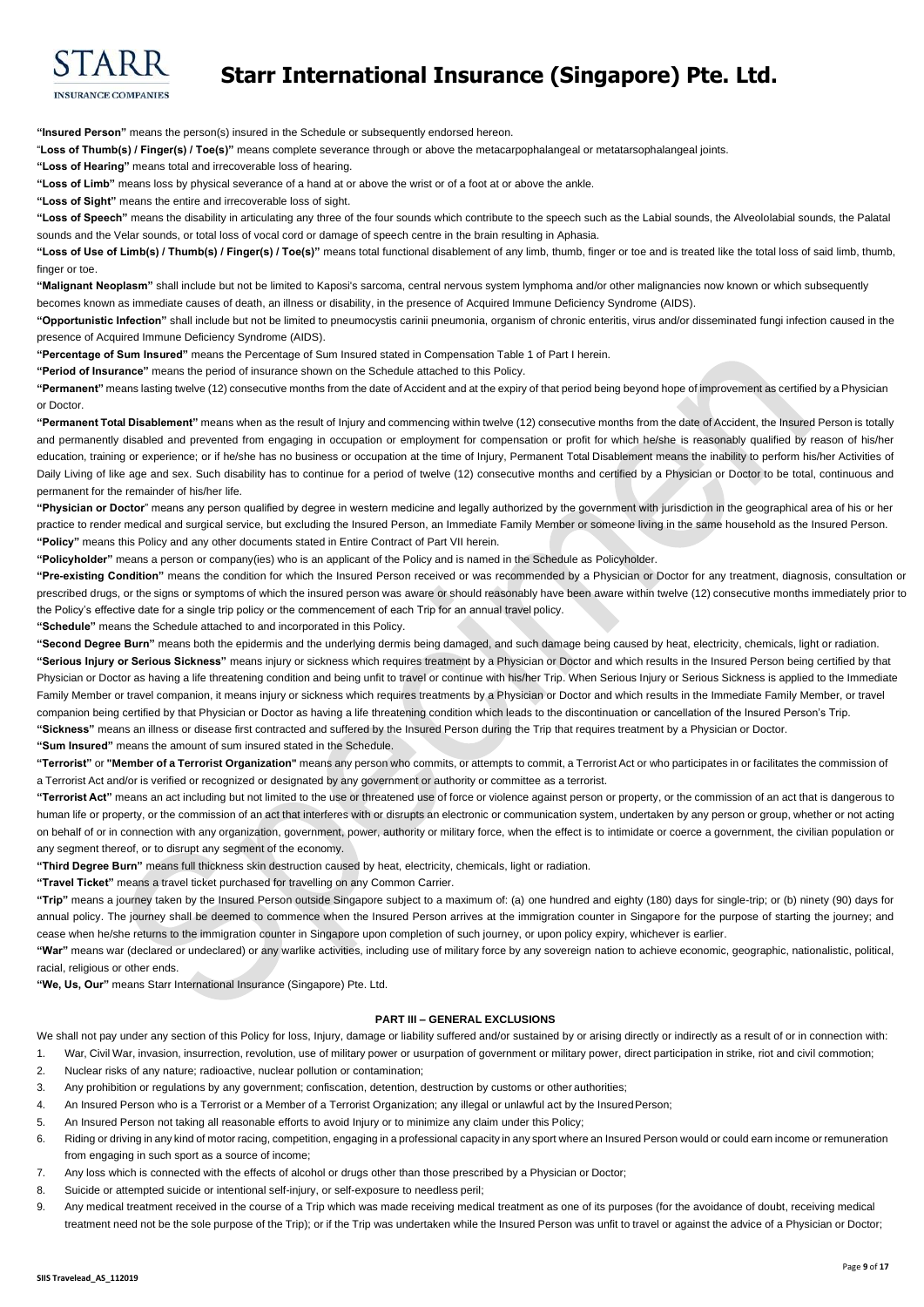

- 10. Any Pre-existing Condition, cosmetic, plastic or any elective surgery; surgical or non-surgical treatment of obesity (including morbid obesity) or weight control programs, congenital or heredity disease or defect, congenital anomalies or any complications or conditions arising therefrom;
- 11. Health check-ups or any investigation(s) not directly related to admission diagnosis, sickness or injury, or any treatment or investigation which is not medically necessary;
- 12. Insured Person's expenses incurred relating to the cost of prosthesis, contact lens, hearing aids, dentures and other medical equipment; or any expenses incurred relating to dental or optical treatment unless such costs are necessarily incurred due to an Accident;
- 13. Psychosis, sleep disturbance disorder, mental or nervous disorders, pregnancy, miscarriage or childbirth; or any injury or sickness associated with pregnancy, miscarriage or childbirth;
- 14. AIDS or any Injury or Sickness suffered in the presence of a seropositive test for HIV and related diseases and/or sexually transmitted disease;
- 15. An Insured Person engaging in naval, military or air force service or operations; armed force service; acting as a civil defense personnel of any country or international authority, whether in full-time service or as a volunteer or during reservist training pursuant to Section 14 of the Enlistment Act, Chapter 93 of Singapore;
- 16. Piloting or serving as a crewmember or riding in any aircraft except as a fare paying passenger on a regularly scheduled airline; or
- 17. Any loss or expenses if reimbursed or paid by Us would result in Us or Our affiliates being in breach of trade or economic sanctions of the U.S. or United Nation or other such similar laws or regulations.

# **PART IV – TERMINATION OF COVERAGE**

# **For Single-Trip Policy**

- 1. This Policy shall terminate automatically in the event of the occurrence of one or more of the following:
	- (a) non-payment of any premium;
	- (b) upon payment of the benefits under the circumstances mentioned under Clause (c) of Provisions for Section 1 of Part I herein;
	- (c) fraud, material misrepresentation or non-disclosure on the part of the Policyholder, the Insured Person or its insurance broker;
	- (d) willful or reckless acts or omissions on the part of the Policyholder, the Insured Person or its insurance broker increasing the hazards insured against.
- 2. This Policy is non-renewable and non-cancellable.
- 3. Except as prescribed by the laws of Singapore or as provided for in this Policy, no premium shall be returned once the coverage has taken effect.

#### **For Annual Travel Policy**

- 1. We may terminate this Policy at our absolute discretion at any time during the Period of Insurance by giving thirty (30) days' prior notice in writing to the last known address of the Policyholder or its insurance broker. In the event of such termination, We shall return promptly the pro-rata premium to the Policyholder. However, no notice of termination is required from Us in the event of the occurrence of one or more of the following and this Policy shall be automatically terminated forthwith:
	- (a) non-payment of any premium;
	- (b) on the Anniversary Date when the Insured Person no longer fulfills the eligibility stated under "Eligibility of Insured Person" of Part VII herein;
	- (c) upon payment of the benefits under the circumstances mentioned under Clause (c) of Provisions for Section 1 of Part Iherein;
	- (d) fraud, material misrepresentation or non-disclosure on the part of the Policyholder, the Insured Person or its insurance broker; or
	- (e) willful or reckless acts or omissions on the part of the Policyholder, the Insured Person or its insurance broker increasing the hazards insured against.
- 2. The Policyholder may cancel this Policy by giving Us not less than thirty (30) days' prior written notice. Upon termination by the Policyholder, premiums shall be computed in accordance with the applicable percentage indicated below, but in no event less than Our customary minimum premium. No refund of premium shall be made if there is any claim made under this Policy.

Over 6 Months 100%

Covered Period Retentive Percentage of Annual Premium 6 Months (Minimum) 70%

# **PART V - PREMIUM PROVISIONS**

# **For Single-Trip Policy:**

#### **PREMIUM**

The premium for this Policy will be based on the rates currently in force in the application or agreed in the quotation slip, the plan and the coverage and amount of insurance in effect. However, We reserve the right to change rates at any time if any of the following events take place during the Period of Insurance:

- (a) The terms of the Policy change;
- (b) A division, subsidiary, affiliated organization or eligible class is added or deleted from thePolicy;
- (c) There is a change in the factors bearing on the risk assumed;
- (d) There is a misrepresentation in the information We relied on in establishing the premium rate;
- (e) Any law or regulation is amended to the extent it affects Our benefit obligation.

#### **PAYMENT OF PREMIUM**

The premium is due on the Policy's effective date. If any premium is not paid when due, the Policy will be canceled as of the premium due date.

# **For Annual Travel Policy:**

#### **PAYMENT OF PREMIUM**

The first premium is due on the Policy's effective date. After that, premiums will be due annually on the Anniversary Date unless We agree with the Policyholder on some other method of premium payment. If any premium is not paid when due, the Policy will be cancelled as of the premium due date, except as provided in the Policy Grace Period section as described below.

#### **POLICY GRACE PERIOD**

A Policy grace period of thirty-one (31) days shall be granted following the Anniversary Date of Policy for the payment of the required premiums. The Policy shall remain in force during the grace period. If the required premiums are not paid, insurance shall end upon the expiration of the grace period. The Policyholder shall be liable to Us for any unpaid premium for the time the Policy was in force.

# **PART VI – CLAIM PROVISIONS**

# **OBLIGATION**

The following clauses in this section of the Policy relating to Claims Provisions shall be deemed condition precedents to the liability of Us to make any payment under this Policy.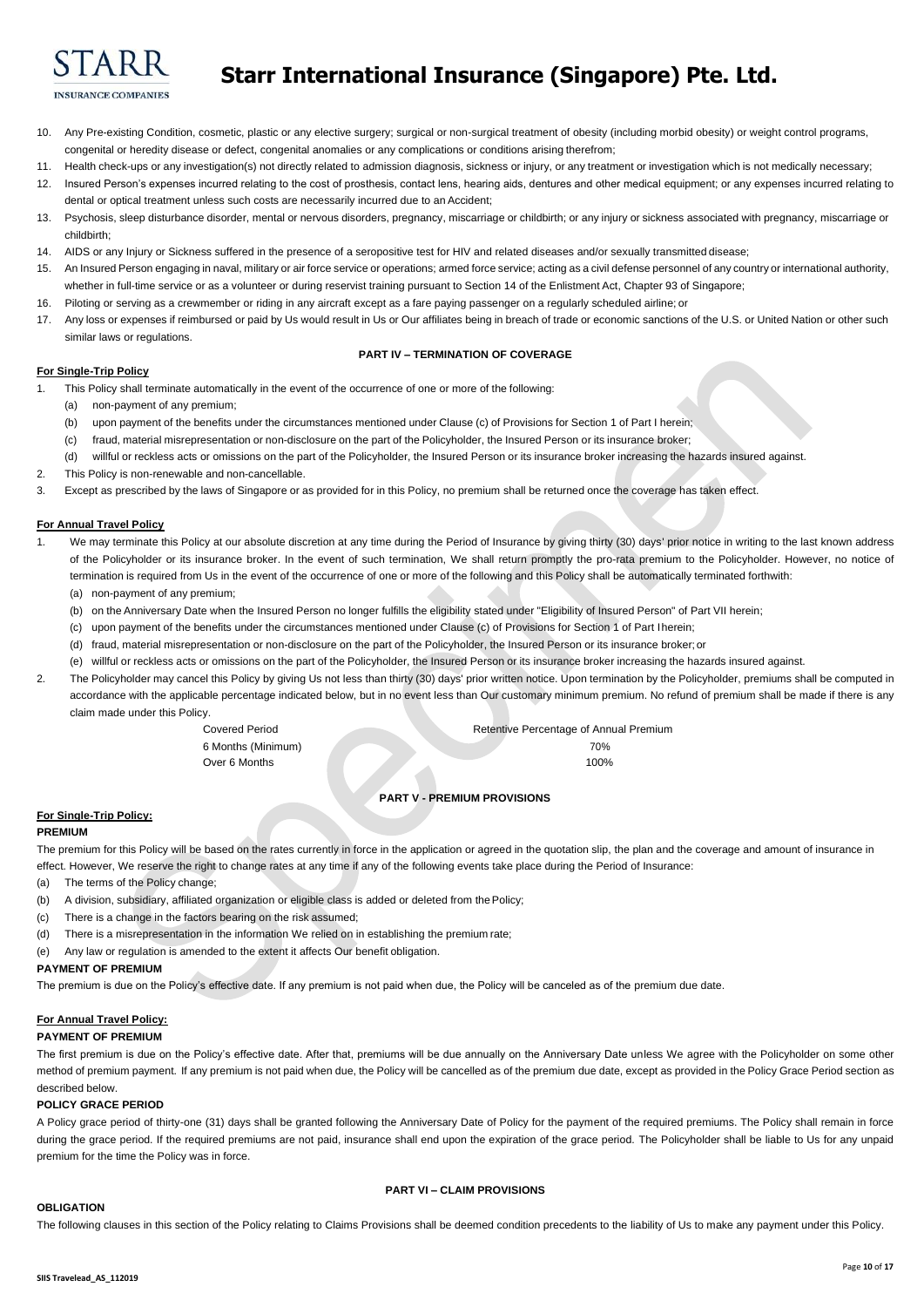

# **Starr International Insurance (Singapore) Pte. Ltd.**

# **TIME OF NOTICE OF CLAIM**

Written notice of a claim must be given to Us within thirty (30) days after occurrence of any Accident or other event that might give rise to a claim under this Policy. However in the event of accidental death, notice must be given to Us within fifteen (15) days.

#### **FORMS FOR PROOF OF LOSS**

We, upon receipt of such written notice, shall furnish to the claimant such forms as are usually furnished by Us for filing proof of loss. If such forms are not so furnished within fifteen (15) days after the receipt of such written notice, the claimant shall be deemed to have complied with the requirements of this Policy as to proof of loss upon submitting within the time fixed in this Policy for filing proof of loss, written proof covering the occurrence, character and extent of the loss for which a claim is made. All certificates, information and evidence required by Us shall be furnished at the expense of the Insured Person/claimant or his legal personal representatives and shall be in such form and of such nature as We may prescribe.

#### **SUFFICIENCY OF NOTICE**

Such written notice by or on behalf of the Insured Person given to Us or to Our general agent, with particulars sufficient to identify the Insured Person shall be deemed to be notice to Us. Failure to give written notice within the time provided in this Policy shall not invalidate any claim if it is shown that it was not reasonably practicable to give such written notice and that notice was given as soon as was reasonably practicable.

# **CLAIMANT COOPERATION PROVISION**

Failure of the claimant to cooperate with Us in the administration of a claim may result in the delay or termination of a claim. Such cooperation includes, but is not limited to, providing any information or documents needed to determine whether benefits are payable or the actual benefit amount due.

# **TIME FOR FILING PROOF OF LOSS**

Affirmative proof of loss must be furnished to Us at Our said office in case of a claim for such loss within ninety (90) days after the termination of the period for which We are liable under this Policy. If it is shown that it was not reasonably practicable to give such notice within such time, such proof must be furnished as soon as reasonably practicable and in any event within one (1) year after the date of such loss.

#### **LIMITATIONS CONTROLLED BY STATUTE**

If any time limitation of this insurance, with respect to giving notice of claim or furnishing proof of loss, is less than that permitted by the laws of Singapore, such limitation is hereby extended to agree with the minimum period permitted by such laws.

#### **PHYSICAL EXAMINATION AND AUTOPSY**

We reserve the right to have a Physician or Doctor examine the Insured Person as often as is reasonably necessary. This section applies when a claim is pending or while benefits are being paid. We also have the right to request an autopsy in the case of death, unless the law forbids it. We shall pay the cost of the examination or autopsy.

# **FRAUDULENT CLAIMS**

If the claim be in any respect fraudulent or if any fraudulent means or devices be used by the Insured Person or anyone acting on the Insured Person's behalf to obtain any benefit under this Policy, this Policy shall immediately terminate and all benefit in respect of such claims shall be forfeited from the date on which the fraudulent claim is proffered. **RIGHT OF RECOVERY**

In the event authorization of payment and/or payment is made by Us or Starr Global Emergency Assistance or an authorized representative of Starr Global Emergency Assistance for any claim which is not covered under this Policy or when the limit of liability of this insurance has exceeded or whereby policy liability is not engaged, We reserve the right to recover the said sum or excess from the Insured Person.

#### **SUBROGATION**

In the event of any payment under this Policy, We shall be subrogated to all the Insured Person's rights of recovery therefore against any person or organization and the Insured Person shall execute and deliver instruments and papers and do whatever else is necessary to secure such rights. The Insured Person shall take no action after the loss to prejudice such rights.

#### **LEGAL ACTIONS**

No action at law or in equity shall be brought to recover on this Policy prior to the expiration of sixty (60) days after written proof of loss has been furnished in accordance with the requirements of this Policy. No such action shall be brought after the expiration of three (3) years after the time written proof of loss is required to be furnished.

# **PART VII – GENERAL CONDITIONS**

#### **ENTIRE CONTRACT**

The Policy, Schedule, the application for the Insured Person to be insured under this Policy and any endorsements and/or attachments shall constitute the entire contract of insurance. No change to the terms and conditions of this Policy shall be valid unless approved in writing by Us and such approval shall be endorsed hereon or attached hereto. No broker or agent has the authority to amend or to waive any of the terms and conditions of this Policy. No change in this insurance shall be valid unless approved by Us and endorsed hereon.

### **ELIGIBILITY OF INSURED PERSON**

- (a) The insurance under this Policy shall apply to: (i) for Single-Trip Policy: Insured Persons of all ages; (ii) for Annual Travel Policy: Insured Persons aged seventy (70) years or below, renewable up to the age of seventy-five (75). However, the individual applicant must be eighteen (18) years old or above.
- (b) Family plan under this Policy shall apply to the legal couple and their legitimate Child(ren).

#### **GEOGRAPHICAL LIMIT AND OPERATIVE TIME**

Insurance provided under this Policy shall apply twenty-four (24) hours a day with following different geographical limits in the course of a Trip as shown in the Schedule:

- (a) South East Asia: includes Brunei Darussalam, Malaysia, Cambodia, Indonesia Laos, Myanmar, Philippines, Thailand and Vietnam;
- (b) Asia Pacific: includes all ASEAN countries as well as Australia, Bangladesh, Bhutan, China (excluding Tibet), Fiji, Guam, Hong Kong, India, Japan, N. Korea, S. Korea, Sri Lanka, Mongolia, Macau, Maldives, New Zealand, Pakistan, Papua New Guinea, E. Timor, Taiwan, as well as other Pacific nations;
- (c) Worldwide: Anywhere in world except Singapore.

# **FOREIGN SANCTIONS**

Subject to the terms and conditions of the Policy, this Policy applies anywhere in the world unless specifically limited by Us through endorsement, or where coverage would be prohibited under any law or regulation that is applicable to Us at the inception of this Policy or becomes applicable at any time thereafter because it breaches any embargo or sanction, or because the Insured Person or any beneficiary under this Policy is designated a "Specially Designated National" (SDN) by the US Office of Foreign Assets Control (OFAC). In circumstances, where it is lawful for Us to provide coverage under the Policy, but the payment of a valid and otherwise collectable claim may breach any embargo or sanction, including but not limited to OFAC and/or the US Department of Commerce, then We will take reasonable measures to obtain the necessary authorization to make such payment. This Policy does not apply to the extent that any trade or economic sanctions laws, regulations or designations or other laws or regulations prohibit Us from offering or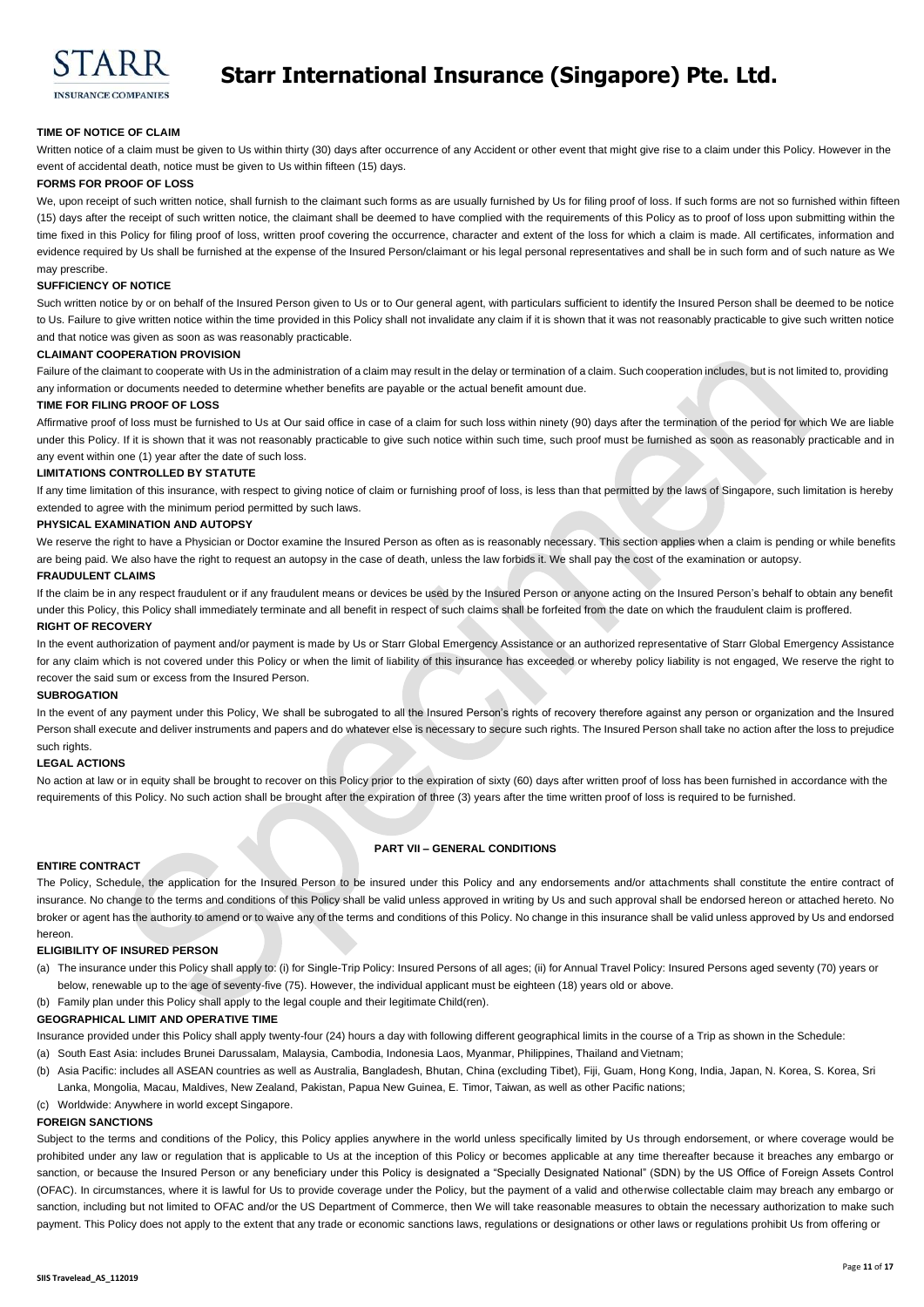

# **Starr International Insurance (Singapore) Pte. Ltd.**

providing insurance. To the extent that any such prohibitions apply, the coverage will not be made effective, no benefit will be provided, We shall have no liability whatsoever and this Policy shall be void ab initio.

# **RIGHTS OF THIRD PARTIES**

Any person or entity who is not a party to this Policy shall have no rights under the Contracts (Rights of Third Parties) Act to enforce any term of this Policy.

# **TO WHOM INDEMNITIES PAYABLE**

Any indemnity related to accidental death shall be payable to the Insured Person's estate. All other indemnities shall be payable to the Insured Person.

#### **POLICY VALIDATION**

This Policy is applicable to leisure and business travel. With regard to business travel, this Policy shall only apply to a Trip undertaken for the purpose of carrying out professional, managerial, clerical and/or administrative tasks.

#### **ASSIGNMENT**

This Policy and any rights under or in respect of it cannot be assigned without our prior written consent.

# **TRIP EXTENSION (For Single-Trip Policy)**

In the event the Trip is being unavoidably delayed which is outside the control of the Insured Person, the insurance cover shall be automatically extended until the Insured Person's return to Singapore subject to a maximum of seven (7) days at no additional premium.

# **REINSTATEMENT OF POLICY (For Annual Travel Policy)**

If this Policy lapses due to non-payment of premium, it may be reinstated with Our approval. Benefits shall not, however, be payable for any event likely to give rise to a claim under this Policy which occurs after the Policy had lapsed but before the reinstatement date of the Policy and the exclusion in respect of any Pre-existing Condition pursuant to Clause 10 of Part III herein shall re-apply as if the Policy commenced on such reinstatement date.

#### **RENEWAL CLAUSE (For Annual Travel Policy)**

This Policy shall be renewable from the Anniversary Date with Our consent by payment of premium in advance at Our premium rate in force at the time of renewal. However, We reserve the right to adjust the premium rates, benefits, terms and conditions of this Policy and/or not to invite renewal at Our absolute discretion.

#### **EXAMINATION OF RECORDS AND AUDIT**

We shall be permitted to examine and audit the Policyholder's books and records at any time during the term of the Policy and within two (2) years after the termination of the Policy for books and records relating to the premiums or subject matter of this Policy.

#### **OTHER INSURANCE**

If any loss, damage or legal liability covered under this Policy is also covered by any other insurance, We shall not be liable under this Policy except for any excess beyond the amount payable under such other insurance, provided that the benefit of Accidental Death and Disablement, Overseas Hospital Cash and Travel Delay shall not be limited by the foregoing limitation.

### **DUPLICATE INSURANCE**

If an Insured Person is covered under more than one travel insurance policies which are underwritten by Us for the same Trip, We shall only be liable for the travel policy with the highest plan level.

#### **GOVERNING LAW**

This Policy shall be governed by and interpreted in accordance with the laws of Singapore.

#### **CLERICAL ERROR**

Our clerical errors shall not invalidate this Policy otherwise valid nor continue this Policy otherwise not valid in accordance with the provisions of this Policy and the applicable laws. **ARBITRATION**

# Any dispute, difference or question which may arise at any time hereafter between Us and the Policyholder and/or the Insured Person in relation to the construction of this Policy or concerning any matter arising out of this Policy or the rights or liabilities of the parties hereto shall be first referred to the Financial Industry Disputes Resolution Centre Ltd ("**FIDREC**"), where it falls within FIDREC's jurisdiction. If the dispute cannot be referred to or resolved by FIDREC, it shall be referred to and finally resolved by arbitration in Singapore in accordance with the Arbitration Rules of the Singapore International Arbitration Centre for the time being in force, which rules are deemed to be incorporated by reference in this clause. The Arbitration Act (Chapter 10) shall apply. The submission and reference to arbitration shall take place within three (3) months from the date which We disclaim liability to the Insured Person for any claim under this Policy, and if such claim shall not within the stated period have been submitted and referred to arbitration under this clause, then the claim shall be deemed to have been abandoned and shall not thereafter be recoverable. The Tribunal shall consist of three (3) arbitrator(s). The language of the arbitration shall be **English**

# **PERSONAL DATA PROTECTION**

The Insured Person hereby authorizes, agrees, acknowledges and consent that We, Our associated persons/organisations, Our and their third party service providers, and Our and their representatives, whether within or outside Singapore (collectively, ""**Starr Persons and Selected Third Parties**"), may collect, use disclose, store, retain and/or possess (collectively, "**Use**") his/her personal data and information that had/has been provided to Starr Persons and Selected Third Parties and/or that Starr Persons and Selected Third Parties possess about him/her (whether from Us or a third party), in the manner and for the purposes described in our privacy policy ("**Privacy Policy**"), a copy of which can be found a[t www.starrinsurance.com.sg/home/starr\\_privacy](http://www.starrinsurance.com.sg/home/starr_privacy) and which the Insured Person is deemed to have read. Without prejudice to the foregoing, the Insured Person agrees to comply with the terms of the Privacy Policy, including where such Privacy Policy is amended from time to time by Us in accordance with its terms.

Where Personal Data of another person is disclosed by the Insured Person, the Insured Person represents and warrants that he/she has obtained the consent of the individual concerned, except to the extent such consent is not required under relevant laws: (i) to collect such Personal Data; (ii) to disclose such Personal Data to the Starr Persons and Selected Third Parties; and (iii) for the Starr Persons and Selected Third Parties to Use such Personal Data in the manner and for the purposes described in the Privacy Policy, and the Insured Person hereby agrees to indemnify Starr Persons and Selected Third Parties for all losses and damages that Starr Persons and Selected Third Parties may suffer in the event that he/she is in breach of any representation and warranty provided by him/her herein.

#### **POLICY OWNERS' PROTECTION SCHEME**

This policy is protected under the Policy Owners' Protection Scheme which is administered by the Singapore Deposit Insurance Corporation (SDIC). Coverage for the Insured Person's policy is automatic and no further action is required from Insured Person. For more information on the types of benefits that are covered under the scheme as well as the limits of coverage, where applicable, please contact Us or visit the GIA or SDIC websites [\(www.gia.org.sg](http://www.gia.org.sg/) or www.sdic.org.sg).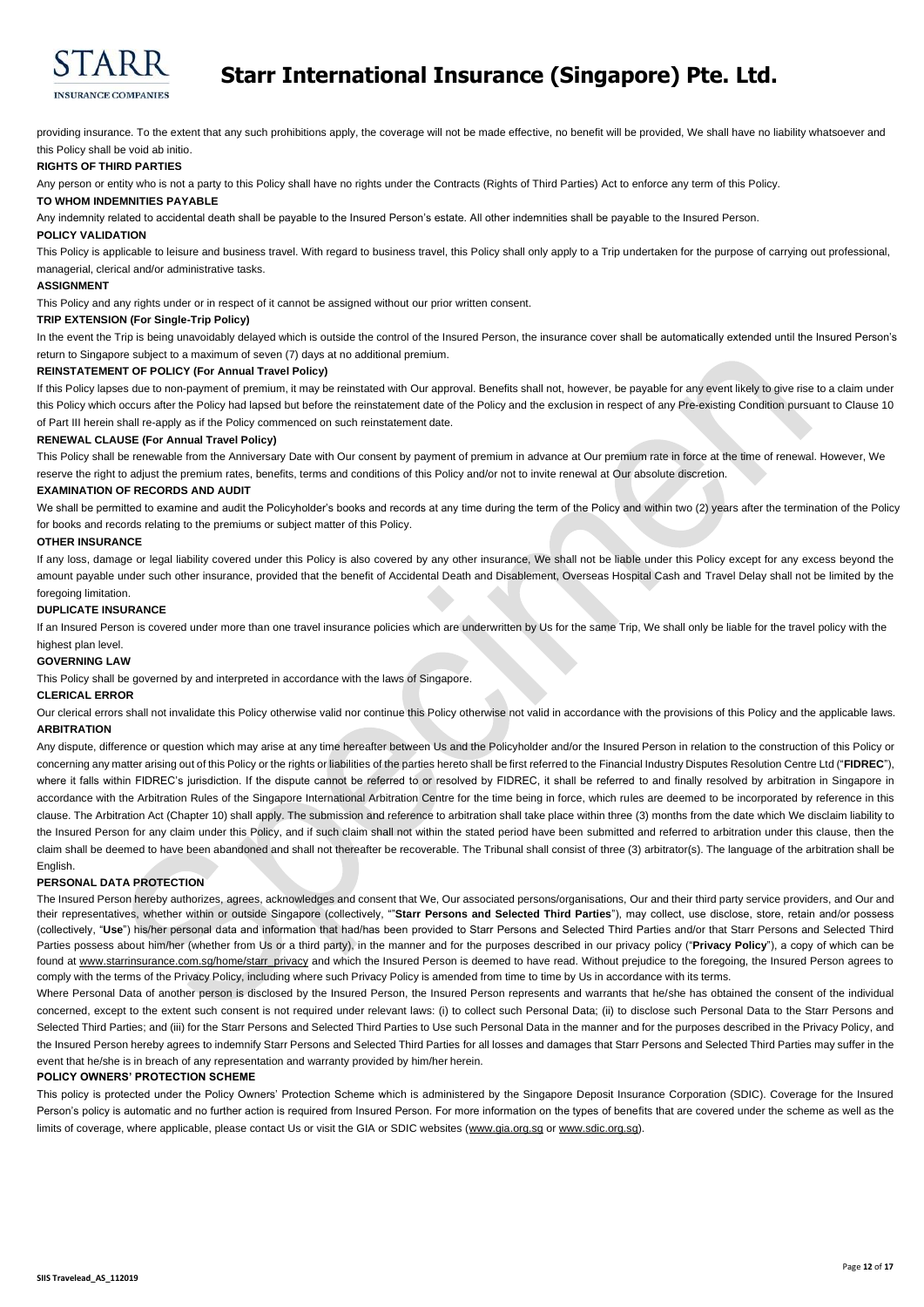

# <span id="page-16-0"></span>**Section 2: Policy Wording of Add-ons**

# **GOLF PROTECTION**

| Coverage                                | Sum Insured per Insured Person per Trip (SGD) |
|-----------------------------------------|-----------------------------------------------|
| (i) Golf Baggage                        | 1,500                                         |
| Sub-limit per item/pair/set of articles | 300                                           |
| (ii) Hire Golf Equipment                | 1,000                                         |
| Sub-limit per item/pair/set of articles | 200                                           |
| (iii) Loss of Green Fees                | 500                                           |

# (i) Golf Baggage

We shall pay the Insured Person up to the applicable Sum Insured limit as shown in the Table of Benefits for theft of or damage to any golf baggage carried by the Insured Person during the course of a Trip. If any damaged article of golf baggage is proven to be beyond economical repair, we shall deal with the claim under this section as if such article had been lost. We shall in our sole discretion make payment for or at our opinion reinstate or repair such article after taking into account wear and tear and market value.

# (ii) Hired Golf Equipment

We shall reimburse the Insured Person up to the applicable Sum Insured limit as shown in the Table of Benefits for the cost of hiring golf equipment if the Insured Person's golf equipment is lost, stolen or damaged during the course of a Trip.

# (iii) Loss of Green Fees

We shall reimburse the Insured Person up to the applicable Sum Insured as shown in the Table of Benefits for the amount of any green fees or golf tuition fees or any fees for hiring any golf equipment in connection with such golf course or tuition, which was paid in advance by the Insured Person but not refundable or subsequently forfeited in the event the Insured Person is not able to take part in or use such golf course or tuition due to Injury or Sickness of the Insured Person suffered during the course of a Trip.

The amount of reimbursement payable by us will be calculated in proportion to the number of days of such golf course or tuition not taken part or unused by the Insured Person.

# **Exclusions Applicable to this Cover**

We shall not pay any benefits under this section for loss, Injury, damage or liability suffered and/or sustained by or arising directly or indirectly as a result of or in connection with:

- 1. Accidental breakage or damage of the golf baggage or golf equipment while in use;
- 2. Any loss or damage caused by wear and tear, gradual deterioration, moths, vermin, inherent vice or damage sustained due to any process initiated by the Insured Person to repair, clean or alter any golf baggage or golf equipment;
- 3. Any loss of or damage to hired or leased golf baggage or golf equipment;
- 4. Any loss of or damage to property resulting directly or indirectly from War, Civil War, invasion, insurrection, revolution, use of military power or usurpation of government or military power, direct participation in strike, riot and civil commotion, Terrorist Act or action taken by governmental authorities in hindering, combating or defending against any such occurrences above; or from action taken by any government or public authority pursuant to any customs or other regulations to secure, destroy, quarantine or confiscate such property; or in respect of any property which is contraband or which is or has been illegally transported or traded;
- 5. Any loss or damage to property which could be recoverable from any other source including but not limited to any loss insured under any other insurance, or which could be reimbursed for by a Common Carrier, a hotel, and any service providers or otherwise;
- 6. Any subsequent claims for loss or damage to golf baggage or golf equipment which function normally after it has been fixed or repaired by a third party for which a claim has been made and approved under this Policy;
- 7. With respect to any of the Insured Person's baggage which the Insured Person either intentionally sent by a different Common Carrier than the one in which the Insured Person was traveling, or with respect to any baggage, souvenir or other items which the Insured Person mailed or shippedseparately;
- 8. Any loss of the Insured Person's golf baggage or golf equipment when it is left unattended in a public place, or place where members of the general public have access or as a result of the Insured Person's failure to take due care and precautions for the safe guard and security of such property;
- 9. Any loss or damage while in the custody of a hotel or Common Carrier, unless reported immediately on discovery in writing to such hotel or Common Carrier within three (3) days and a Property Irregularity Report is obtained in the case of the event occurring while in the custody of an airline;
- 10. Any loss not reported to the police within twenty-four (24) hours from occurrence of the incident and such police report is not obtained at the place of loss;
- 11. If no proof of purchase and ownership is provided with respect to the loss or damage of an article, We may not approve the claim or accept it at a reduced value, at our absolute discretion;
- 12. For the same loss under Section 15 Personal Baggage or Section 16 Baggage Delay arising from the same cause;
- 13. Unexplained loss or loss by any mysterious disappearance; or
- 14. Where receipts submitted are not in the Insured Person's name.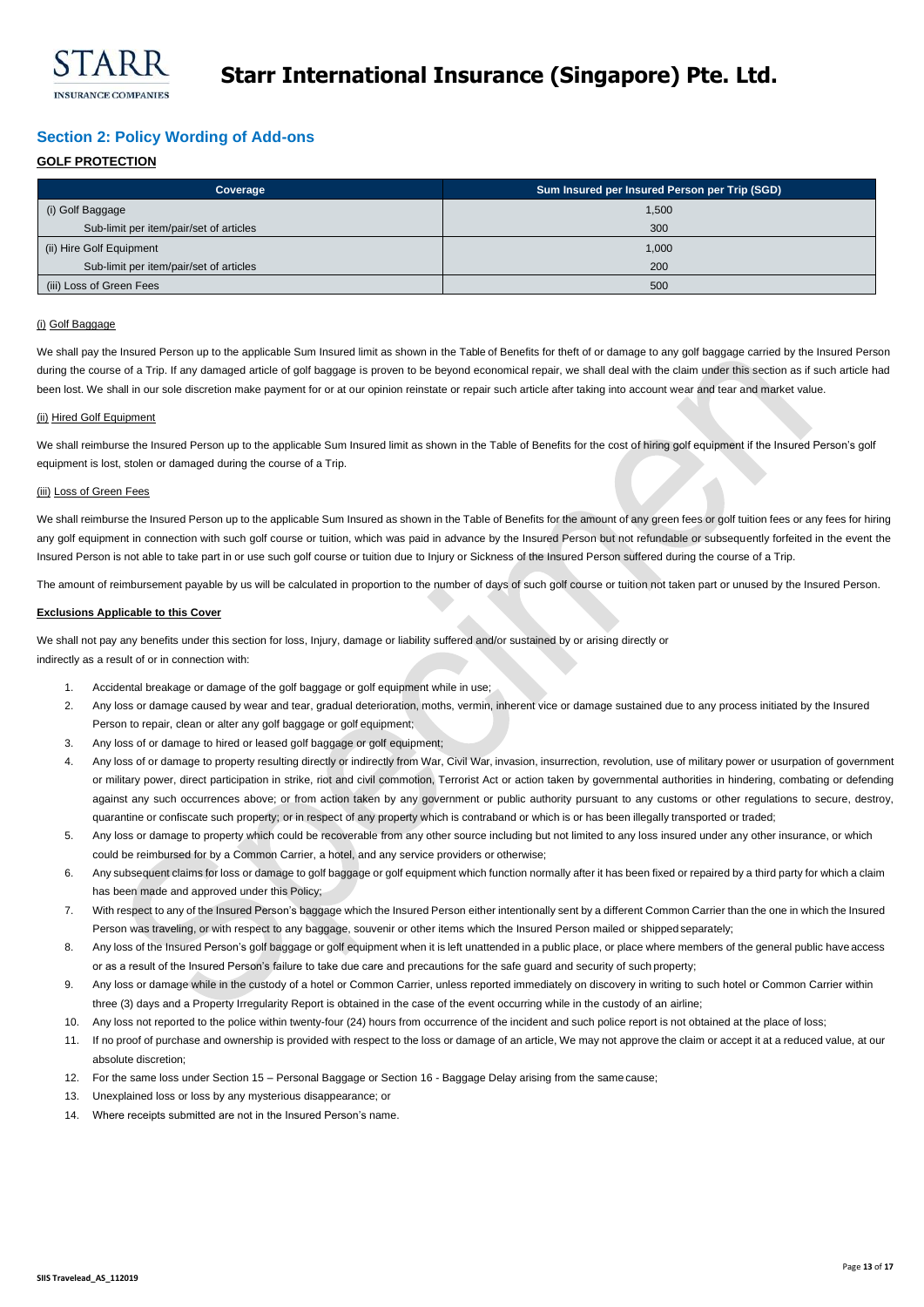

# **CRUISE VACATION**

| Coverage                                          | Sum Insured per Insured Person per Trip (SGD) |
|---------------------------------------------------|-----------------------------------------------|
| (i) Additional Trip Cancellation and Interruption | 3,000                                         |
| (ii) Cruise Cancellation and Interruption         | 6,000                                         |
| (iii) Excursion Tour Cancellation                 | 1.000                                         |
| (iv) Satellite Phone Fee                          | 200                                           |

# **(i) Additional Trip Cancellation and Interruption**

The maximum applicable Sum Insured of Section 7 - Trip Cancellation of the Policy shall be increased by the maximum Sum Insured of this benefit as shown in the Table of **Benefits** 

All claims under this Section (i) - Additional Trip Cancellation and Interruption will be governed in accordance with the terms, conditions and exclusions as set out in Section 7 -Trip Cancellation.

# (ii) Cruise Cancellation and Interruption

We shall reimburse the Insured Person up to the applicable Sum Insured shown in the Table of Benefits for forfeiture of payments made in relation to the cruise tour and/or additional and reasonable travel fare incurred by the Insured Person to go to the next scheduled destination of the cruise tour, if any, for the purpose of re-joining the cruise tour in the event that the Common Carrier in which the Insured Person has arranged to travel to board the cruise is delayed for at least eight (8) hours from the scheduled arrival time specified in the itinerary due to inclement weather, natural disasters, equipment failure, hijack or strike by the employees of the Common Carrier during the course of a Trip which is the sole and direct cause of the Insured Person being unable to board the cruise for the cruise tour at the designated boarding port in consequence.

The reimbursement of the Insured Person for any forfeiture of payments payable under this Section (ii) - Cruise Cancellation & Interruption shall be calculated in proportion to the number of days of absence on the cruise.

# Exclusions Applicable to Section (ii) - Cruise Cancellation and Interruption

We shall not pay any benefits under this section for loss, Injury, damage or liability suffered and/or sustained by or arising directly or indirectly as a result of or in connection with:

- 1. Any loss which could be recoverable from any other source including but not limited to any loss that is covered by any other existing insurance scheme, government program, or which will be paid or refunded by a cruise, hotel, airline, travel agent or any other provider of travel and/or accommodation;
- 2. Where the Insured Person fails to obtain written confirmation from the Common Carrier on the number of hours of and the reason for suchdelay;
- 3. Any loss arising from any event or occurrence leading up to the relevant delay that were in existence and/or announced before:
	- 1) the time of application for a single-trip policy; or
	- 2) in respect of an annual travel policy: (i) the application date; or (ii) the date stated on the receipt issued by the travel agent or Common Carrier Operator for the confirmation of payment of travel ticket or tour, whichever is later;
- 4. Any loss arising from late arrival of Insured Person at the airport or port (i.e. arrival at a time later than the time required for check-in or booking-in with the exception of late arrival due to strike by the employees of the Common Carrier).
- 5. Failure of Insured Person to get on-board the first available alternative transportation offered by the administration of the relevant Common Carrier;or
- 6. Any loss claimed under Section 7 Trip Cancellation arising from the same cause.

#### (iii) Excursion Tour Cancellation

We shall reimburse the Insured Person up to the applicable Sum Insured limit shown in the Table of Benefits for forfeiture of payments made in relation to the excursion tour organized by the cruise management if the excursion tour is cancelled due to Injury or Sickness of the Insured Person or adverse weather at the planned destination.

# Exclusion Applicable to (iii) - Excursion Tour Cancellation

We shall not pay any benefits under this section for loss, Injury, damage or liability suffered and/or sustained by or arising directly or indirectly as a result of or in connection with:

1. Any loss which could be recoverable from any other source including but not limited to any loss that is covered by any other existing insurance scheme, government program, or which will be paid or refunded by a cruise, hotel, airline, travel agent or any other provider of travel and/or accommodation.

# (iv) Satellite Phone Fee

We shall reimburse the Insured Person up to the applicable Sum Insured shown in the Table of Benefits for satellite phone call expenses incurred by the Insured Person whilst on board a cruise during the course of a Trip, in the event that the Insured Person must return directly to Singapore following Injury or Sickness of the Insured Person or traveling companion which was suffered during the course of a Trip and which prevents the Insured Person from continuing the Trip.

#### Exclusions applicable to Section (iv) - Satellite Phone Fee:

We shall not pay any benefits under this section for loss, Injury, damage or liability suffered and/or sustained by or arising directly or indirectly as a result of or in connection with:

- 1. Where the Insured Person fails to furnish an official receipt issued by the satellite phone service provider as proof of satellite phone call expenses incurred by the Insured Person;
- 2. Where the Insured Person fails to obtain and provide a written report from the Physician or Doctor certifying the Injury or Sickness suffered by the Insured Person or traveling companion whilst on board the cruise; or
- 3. Any loss which could be recoverable from any other source including but not limited to any loss covered by any other existing insurance scheme, government program, or which will be paid or refunded by a cruise, hotel, Common Carrier, travel agent or any other provider of travel and/or accommodation.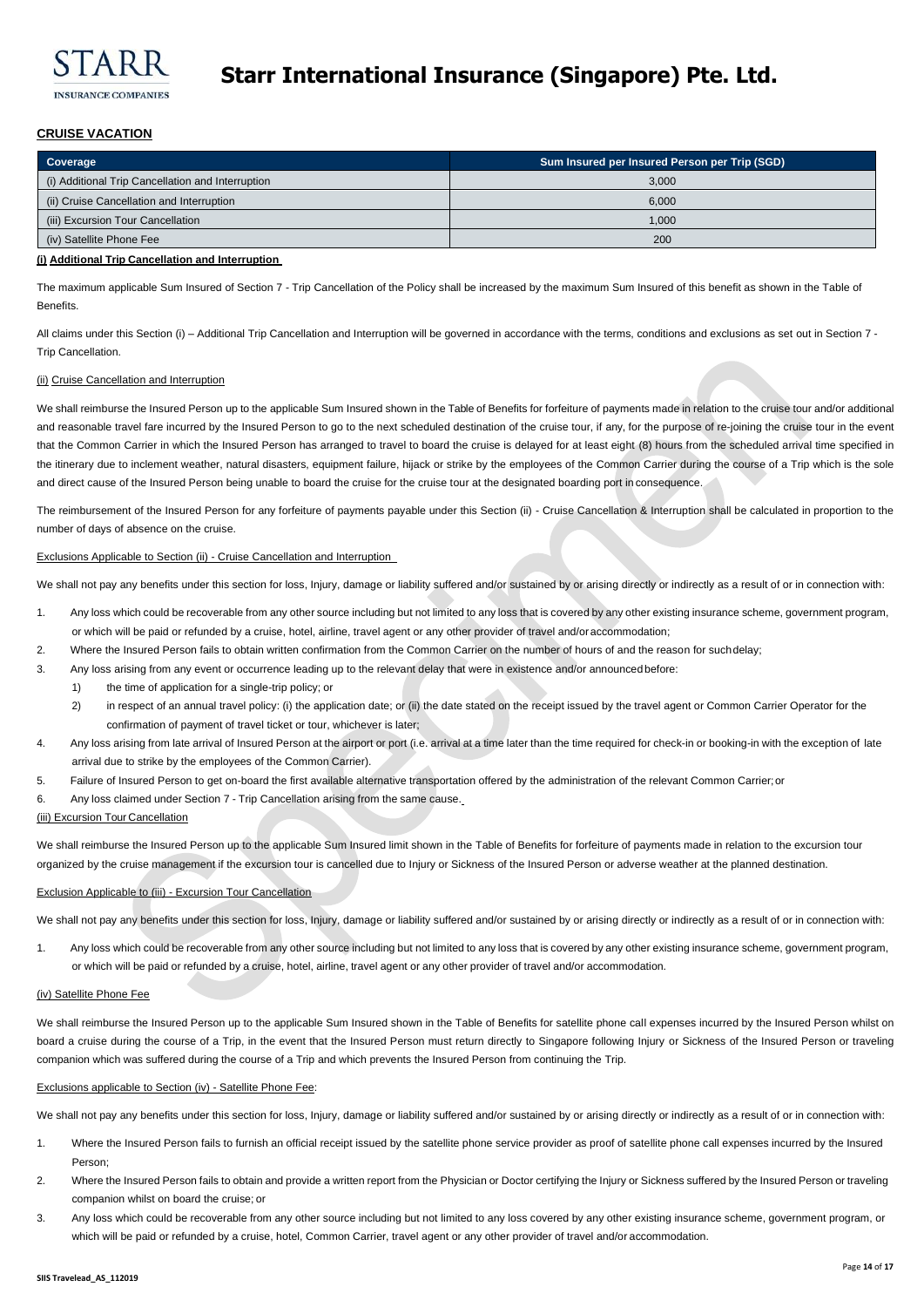

# **Starr International Insurance (Singapore) Pte. Ltd.**

# **SCUBA DIVING**

| Coverage                                | Sum Insured per Insured Person per Trip (SGD) |
|-----------------------------------------|-----------------------------------------------|
| (i) Dive Tour                           | 2,500                                         |
| (ii) Equipment Hire                     | 1,500                                         |
| Sub-limit per item/pair/set of articles | 300                                           |

# **(i) Dive Tour**

We shall pay up to the applicable Sum Insured limit shown in the Table of Benefits in respect of proportionate loss of the Insured Person's irrecoverable dive tour costs paid or contracted to be paid prior to the Trip if the Insured Person is certified by a Physician or Doctor as being unfit to dive due to Sickness or Injury suffered by the Insured Person during the course of a Trip.

If the Sickness or Injury occurred during diving, the Insured Person shall be diving:

- 1. under the direction of an accredited diving instructor or dive guide and up to depths of eighteen (18) metres; or
- 2. within the maximum depths for which they are certified to dive by an accredited diving instructor.

# Exclusions Applicable to Section (i) - Dive Tour:

We shall not pay any benefits under this section for loss, Injury, damage or liability suffered and/or sustained where a medical certificate has not been obtained from a Physician or Doctor confirming that cancellation or interruption of the dive tour is medically necessary.

# (ii) Equipment Hire

We shall pay up to the applicable Sum Insured limit shown in the Table of Benefits in respect of the necessary costs of hiring diving equipment as a result of the accidental loss, theft of, damage to or temporary loss in transit for more than 12 hours of the Insured Person's diving equipment during the course a Trip.

# Exclusions applicable to Section (ii) - Equipment Hire

We shall not pay any benefits under this section for loss, Injury, damage or liability suffered and/or sustained by or arising directly or indirectly as a result of or in connection with:

- 1. The Insured Person not exercising reasonable care and safety and supervision of their own property;
- 2. Any loss, destruction, damage or theft of the Insured Person's diving equipment left unattended in a public place, or place where members of the general public have access or as a result of the Insured Person's failure to take due care and precautions for the safe guard and security of such property;
- 3. Any loss or theft of diving equipment not reported to the police within twenty-four (24) hours from occurrence of the incident and such police report is not obtained at the place of loss;
- 4. Unexplained loss or loss of the Insured Person's diving equipment by any mysterious disappearance; or
- 5. Where the Insured Person's diving equipment is lost, damaged or delayed in transit and the Insured Person fails to:
	- a. Notify the carrier (airline, shipping company etc) immediately and obtain a written carriers report (or Property Irregularity Report in case of the event occurring during the transit of an airline) or,
	- b. Follow up in writing within seven (7) days to obtain a written carriers report or Property Irregularity Report in case of the event occurring during the transit of an airline), if you are unable to obtain one immediately after the lossoccurs.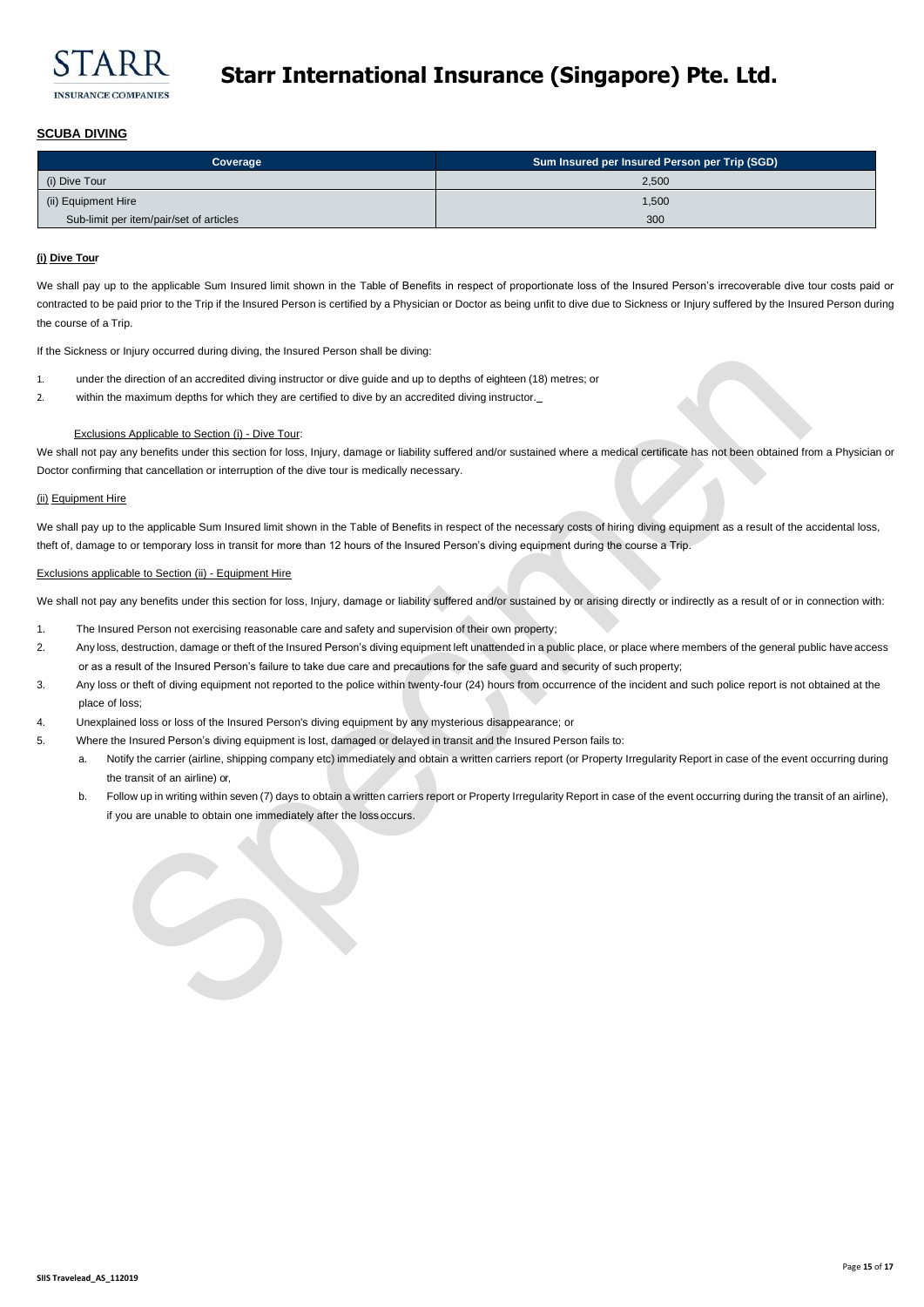

# **SNOW SPORTS**

| Coverage                        | Sum Insured per Insured Person per Trip (SGD) |
|---------------------------------|-----------------------------------------------|
| (i) Missed Booking              | 500                                           |
| (ii) Piste Closure              | 850                                           |
|                                 | $(85 \text{ per day})$                        |
| (iii) Snow Sport Equipment Hire | 250                                           |
| (iv) Ski Equipment              | 500                                           |

# **(i) Missed Booking**

We shall pay the Insured Person up to the applicable Sum Insured limit shown in the Table of Benefits in respect of the proportionate loss of the Insured Person's non-refundable pre-paid ski lift passes, tuition fees or snow sport equipment hire costs paid or contracted to be paid prior to the commencement of the Insured Person's Trip if he/she is certified by a Physician or Doctor as being unfit to ski due to Injury or Sickness suffered by the during the course of a Trip.

The amount of reimbursement payable by us will be calculated in proportion to the number of days of such lift pass, tuition or snow sport equipment hire not taken part or not used by the Insured Person.

# **(ii) Piste Closure**

We shall pay the Insured Person SGD85 for each completed twenty-four (24) hour period up to the applicable Sum Insured limit shown in the Table of Benefits if the Insured Person is prevented from skiing at a pre-booked ski resort for more than twenty-four (24) consecutive hours during the course of a Trip because of insufficient snow or too much snow causing a total closure of the lift system and there is no other ski resort available. For the avoidance of doubt, this cover shall only be applicable where such closure was the Insured Person was made aware of or notified of such closure during the course of a Trip.

Benefits under this Section (ii) - Piste Closure only apply:

- 1. Between 1 December and 15 April for travel to the Northern Hemisphere; or
- 2. Between 1 July and 30 September for travel to the Southern Hemisphere.

# **(iii) Snow Sport Equipment Hire**

We shall pay the Insured Person up to the applicable Sum Insured limit as shown in the Table of Benefits for the necessary cost of hiring replacement snow sport equipment if the Insured Person's snow sports equipment is lost, delayed or damaged during the course of a Trip.

We shall be entitled not to pay any benefits under this section where the Insured Person is unable to furnish all receipts for the snow sports equipment that he/she hires.

# **(iv) Ski Equipment**

We shall pay the Insured Person up to the applicable Sum Insured limit as shown in the Table of Benefits for loss of or damage to snow sports equipment owned by the Insured Person occurring during the course of a Trip. If any damaged article is proven to be beyond economical repair, a claim will be dealt as if the article had been lost. We may make payment subject to due allowance for wear, tear and depreciation (at Our absolute discretion) as follows:

| <b>Age of Equipment</b> | <b>Applicable Benefit</b> |
|-------------------------|---------------------------|
| Up to 12 months old     | 90% of the purchase price |
| Up to 24 months old     | 70% of the purchase price |
| Up to 36 months old     | 50% of the purchase price |
| Up to 48 months old     | 30% of the purchase price |
| Up to 60 months old     | 20% of the purchase price |
| Over 60 months          | 0%                        |

# **General Exclusions Applicable to this Cover**

We shall not pay any benefits under this section for loss, Injury, damage or liability suffered and/or sustained by or arising directly or indirectly as a result of or in connection with:

- 1. Where a medical certificate has not been obtained from a Physician or Doctor confirming that cancellation or interruption of the ski booking is medically necessary;
- 2. For accidental breakage or damage of the snow sports equipment while in use;
- 3. Any loss or damage caused by wear and tear, gradual deterioration, moths, vermin, inherent vice or damage sustained due to any process initiated by the Insured Person to repair, clean or alter any snow sports equipment;
- 4. Any loss of or damage to hired or leased snow sports equipment;
- 5. Any loss of or damage to property resulting directly or indirectly War, Civil War, invasion, insurrection, revolution, use of military power or usurpation of government or military power, direct participation in strike, riot and civil commotion, Terrorist Act or action taken by governmental authorities in hindering, combating or defending against such an occurrence; or from action taken by any government or public authority pursuant to any customs or other regulations to secure, destroy, quarantine or confiscate such property; or in respect of any property which is contraband or which is or has been illegally transported or traded;
- 6. Any loss or damage to property insured which could be recoverable from any other source including but not limited to any claims under any other insurance, or which